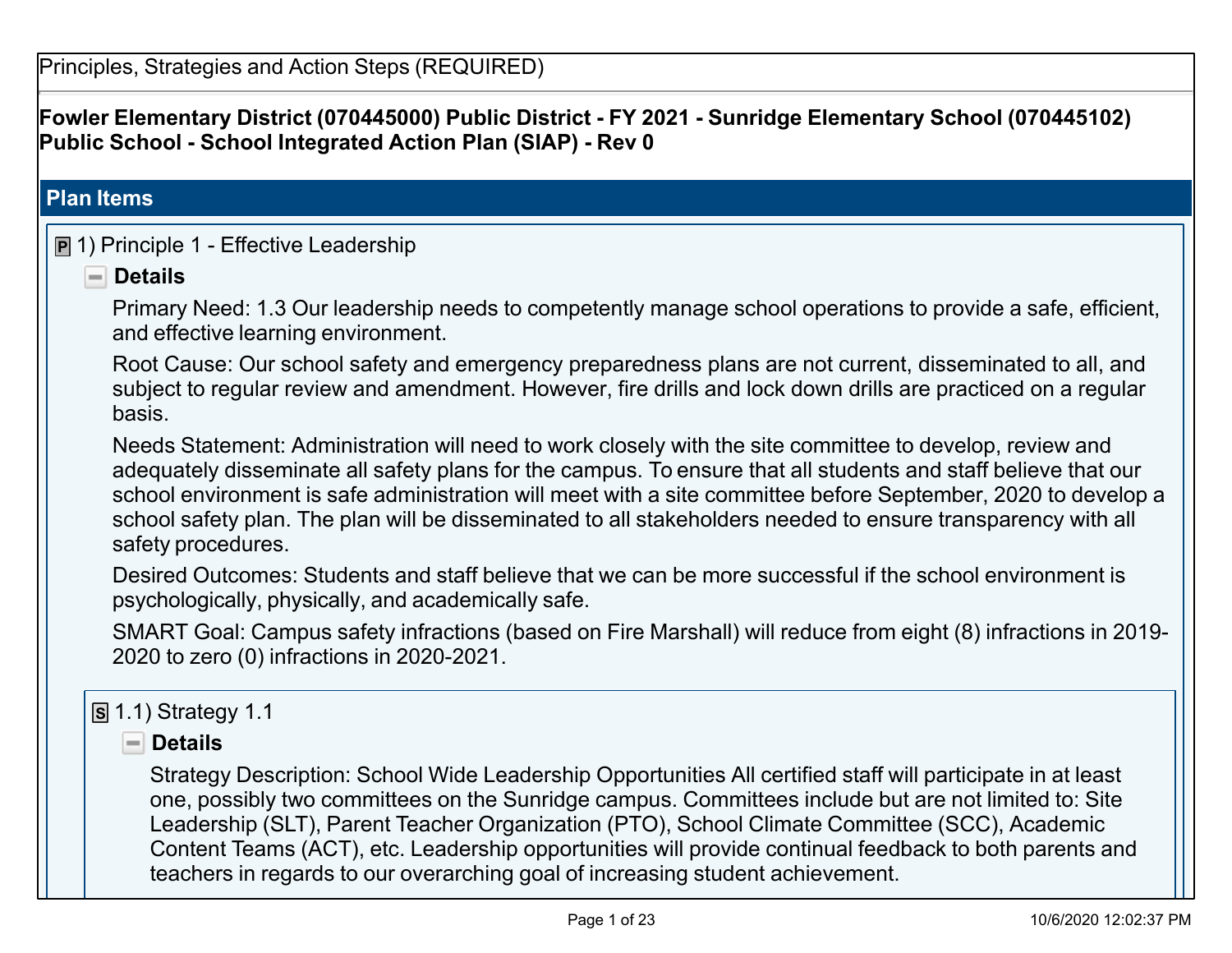#### **AS** 1.1.1) School-wide Committee Membership TI SW1

# **Details**

Action Step Description: Academic Content Teams (ACT)will meet bi-weekly to discuss upcoming academic activities. Activities such as Read Across America, Math Challenge, Science Fair, Spelling Bee, etc.

Person Responsible for this Action Step: Matthew Stewart (Organization Role: Principal)

Timeline: 7/1/2020 to 5/28/2021

ESSA Evidence: Promising evidence from at least one well-designed and well-implemented correlational study

**AS** 1.1.2) Site Council TI SW1

**Details**

Action Step Description: A Site Council including parents, teachers, community members and classified individuals will participate in a site council. This council will meet monthly to make decisions to increase student achievement based on the results from our CNA.

Person Responsible for this Action Step: Matthew Stewart (Organization Role: Principal)

Timeline: 7/1/2020 to 5/28/2021

ESSA Evidence: Moderate evidence from at least one well-designed and well-implemented quasiexperimental study

**AS** 1.1.3) Site Leadership Team TI SW1

## **Details**

Action Step Description: A Site Leadership Team will be determined and will meet bi-weekly to review and revise the CNA and the SIAP.

Person Responsible for this Action Step: Matthew Stewart (Organization Role: Principal)

Timeline: 7/1/2020 to 5/28/2021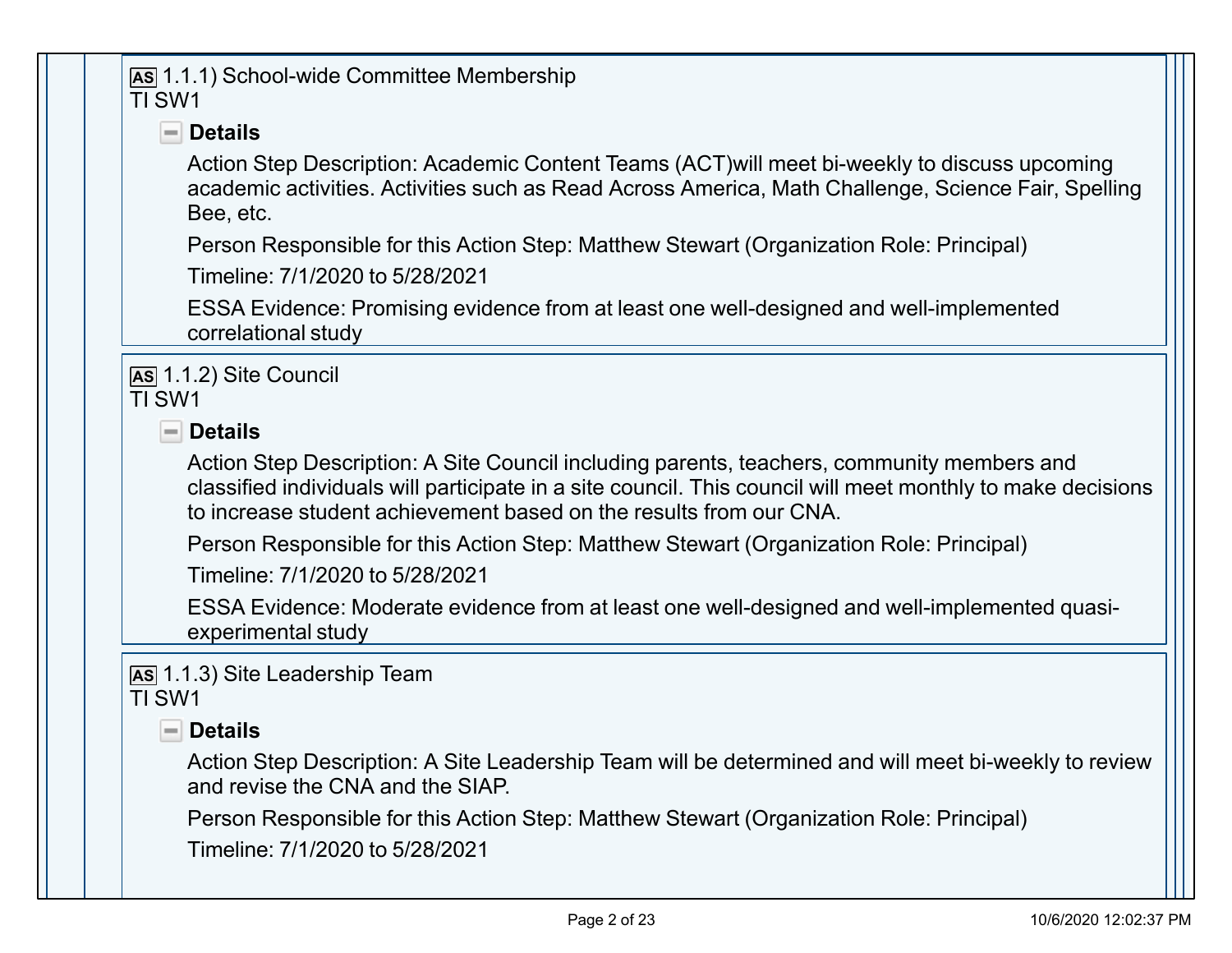| ESSA Evidence: Moderate evidence from at least one well-designed and well-implemented quasi- |
|----------------------------------------------------------------------------------------------|
| experimental study                                                                           |

| <b>ELL</b><br>TI SW1                                                                                                                                                                                                                                                                                                                                                                          |
|-----------------------------------------------------------------------------------------------------------------------------------------------------------------------------------------------------------------------------------------------------------------------------------------------------------------------------------------------------------------------------------------------|
| $\blacksquare$ Details                                                                                                                                                                                                                                                                                                                                                                        |
| Action Step Description: A Site ELD Committee will meet quarterly during non-contract time to<br>discuss student data, effective teaching strategies for our ELD learners. Teachers will follow the ADE<br>2 hour block, use the language star, lesson plan, and create/update classroom data binders that<br>reflect the progress of their students.                                         |
| Person Responsible for this Action Step: Matthew Stewart (Organization Role: Principal)                                                                                                                                                                                                                                                                                                       |
| Timeline: 7/1/2020 to 5/28/2021                                                                                                                                                                                                                                                                                                                                                               |
| ESSA Evidence: Promising evidence from at least one well-designed and well-implemented<br>correlational study                                                                                                                                                                                                                                                                                 |
| As 1.1.5) Monitor & Evaluate<br>TI SW1<br>$\blacksquare$ Details                                                                                                                                                                                                                                                                                                                              |
| Action Step Description: Leadership teams will meet on a regular basis. All information will be shared<br>with stakeholders via staff meetings, newsletters and well as electronically. Information will be shared<br>in a timely manner via grade level, site leadership, staff and parent meetings. Evidence will include,<br>but not limited to agendas, sign in sheets and meeting notes. |
| Person Responsible for this Action Step: Matthew Stewart (Organization Role: Principal)                                                                                                                                                                                                                                                                                                       |
|                                                                                                                                                                                                                                                                                                                                                                                               |
| Timeline: 6/26/2020 to 5/28/2021                                                                                                                                                                                                                                                                                                                                                              |

**Details** $=$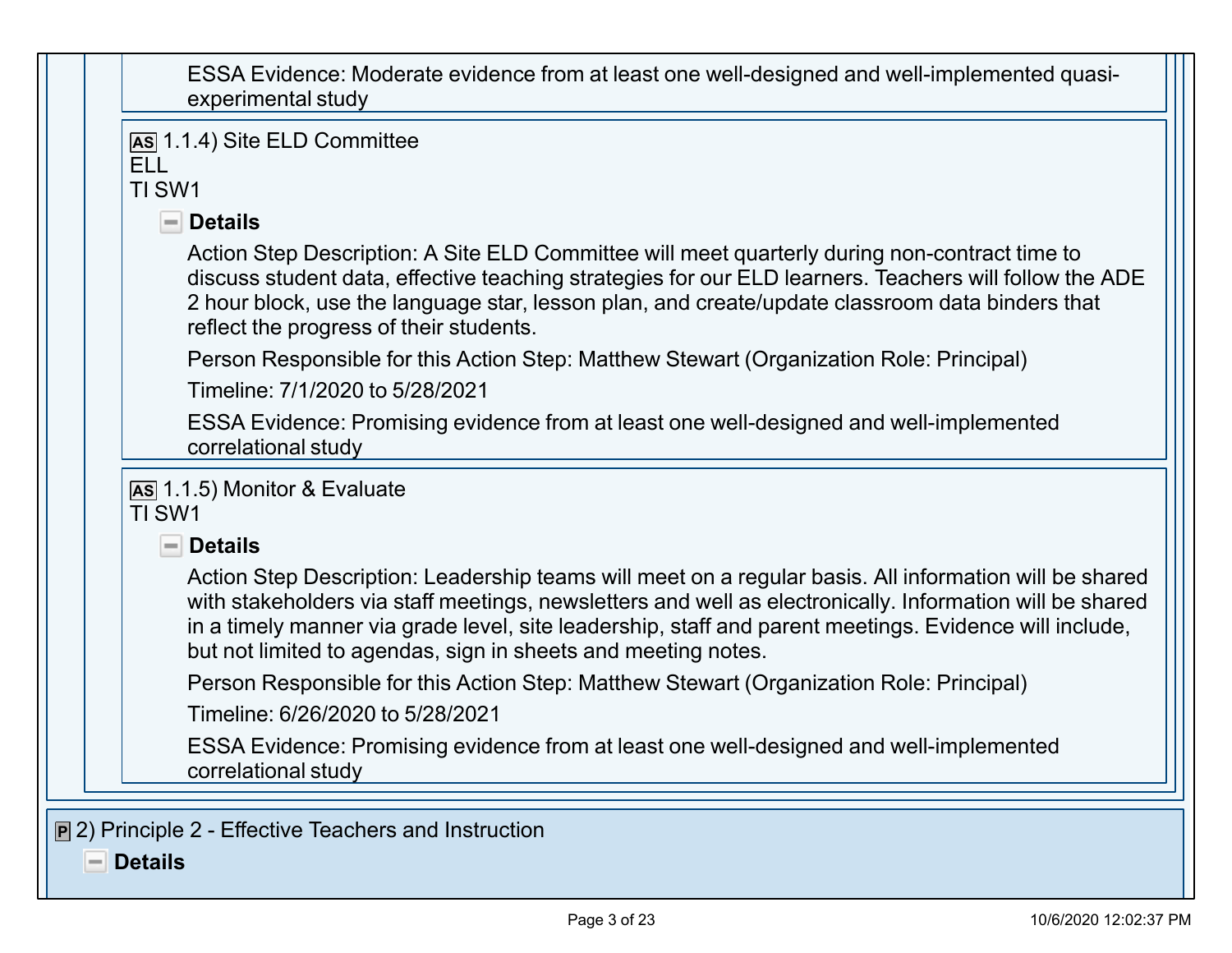Primary Need: 2.3 Based on all available student data, teachers intentionally plan instruction that supports every student in meeting rigorous learning goals including differentiated instruction and Universal Design for Learning.

Root Cause: Teachers do not use Universal Design for Learning (UDL) in planning lessons (UDL is specifically stated in ESSA).

Needs Statement: Teachers will work with administration to develop a better understanding of Universal Design for Learning (UDL) and how to create lesson plans that reflect the principles in UDL planning and instructional delivery. To ensure teachers understand Universal Design for Learning (UDL) principles 100% of classroom teachers will participate in professional development before September, 2020. Following the professional development all teaching staff will incorporate UDL principles in lesson plans and delivery of instruction.

Desired Outcomes: Students receive comprehensive lessons designed to meet the needs of all learners.

SMART Goal: The use of UDL principles, specifically documented differentiation in lesson plans, will increase from 50% in 2019-2020 to 75% in 2020-2021.

**S** 2.1) Strategy 2.1

#### **Details**

Strategy Description: Continuous Professional Development Teachers will participate in ongoing professional development on both the site level and through outside sources. Teachers will participate in training on a bi-weekly, monthly and quarterly basis and or as needed through outside vendors. Teachers will receive a minimum of 25 hours of site based professional development throughout the 2020-2021 school year.

#### **AS** 2.1.1) DIBELS Training TI SW1

## **Details**

Action Step Description: Classroom teachers will receive DIBELS training and or conduct refreshers on all DIBELS Next measures as needed by state qualified trainer (Reading Interventionist).

Person Responsible for this Action Step: Matthew Stewart (Organization Role: Principal)

Timeline: 7/1/2020 to 5/28/2021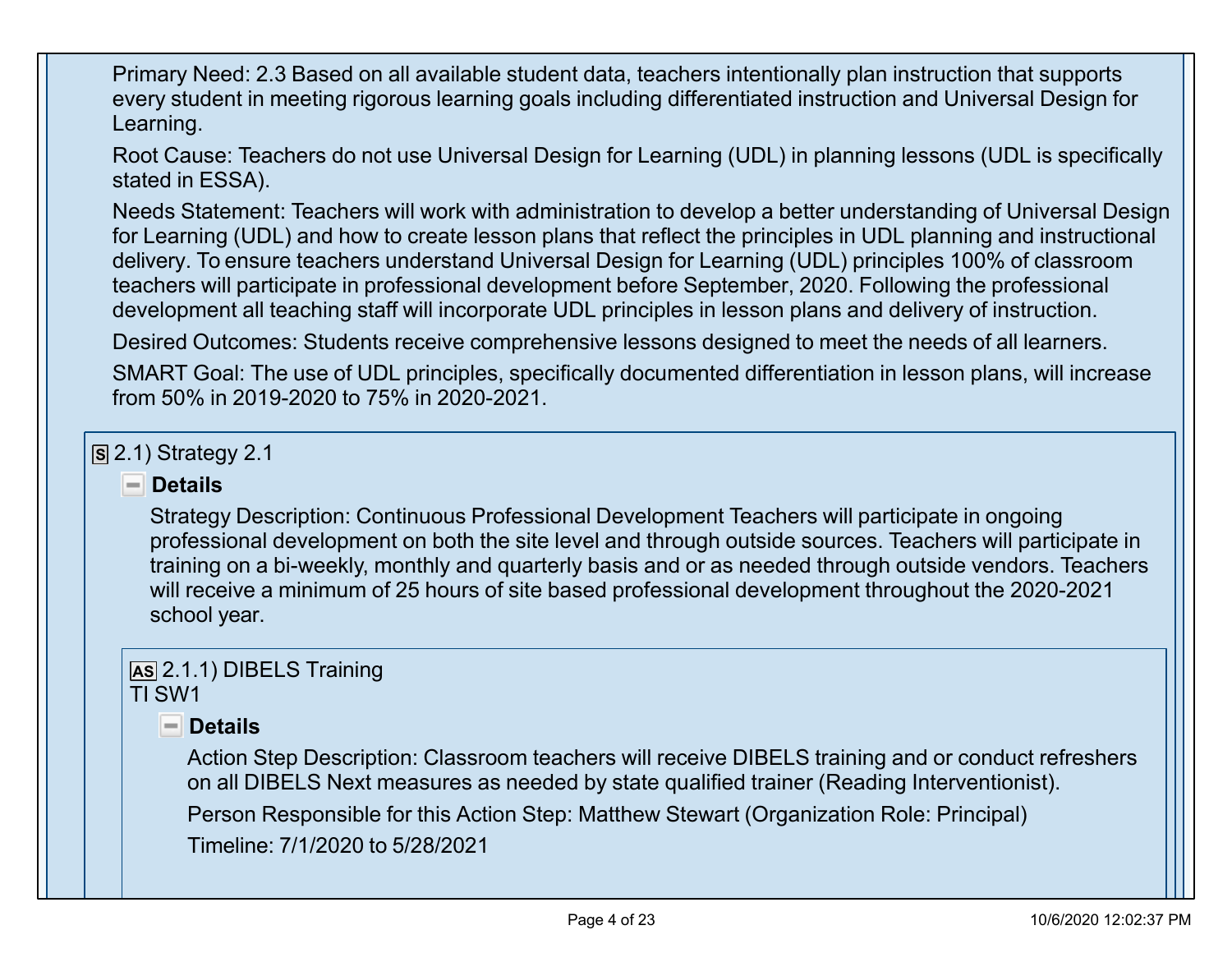ESSA Evidence: Promising evidence from at least one well-designed and well-implemented correlational study

**AS** 2.1.2) Literacy Leads TI SW1

# **Details**

Action Step Description: Site Literacy leads will be trained in the most recent scientifically based reading and writing strategies. Literacy Leads will then conduct professional development to all teaching staff. Teachers will participate in LETRS training providing the most recent scientifically based reading strategies. Teachers will receive professional development in the areas reading and spelling language essentials. Math leads will be trained in the most recent scientifically based mathematical strategies.

Person Responsible for this Action Step: Matthew Stewart (Organization Role: Principal)

Timeline: 7/1/2020 to 5/28/2021

ESSA Evidence: Strong evidence from at least one well-designed and well-implemented experimental study

**AS** 2.1.3) Math Leads TI SW1

**Details**

Action Step Description: Math Leads will then conduct professional development to all teaching staff based on the most up-to-date scientifically researched based instructional strategies. Professional development will also be directly correlated to our newly adopted curriculum.

Person Responsible for this Action Step: Matthew Stewart (Organization Role: Principal)

Timeline: 7/1/2020 to 5/28/2021

ESSA Evidence: Strong evidence from at least one well-designed and well-implemented experimental study

**AS** 2.1.4) District Mentoring Program TI SW1

**Details**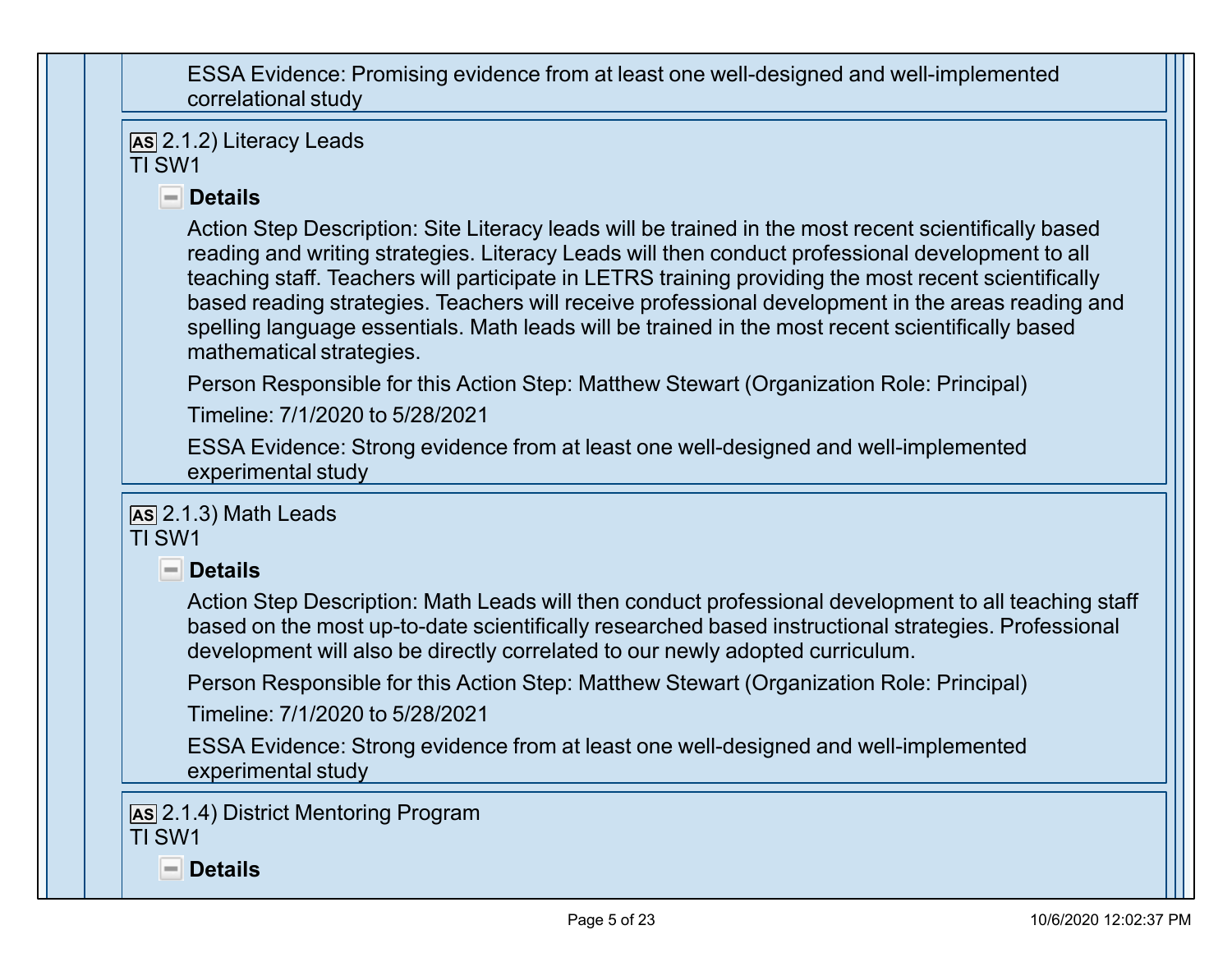Action Step Description: Our district-wide Mentoring Program provides one-on-one mentoring to teaching staff with less than two years of teaching experience. District mentors also provide ongoing professional development on a variety of topics for teachers. Professional development opportunities will be offered on a quarterly basis or based on an individual's needs

Person Responsible for this Action Step: Matthew Stewart (Organization Role: Principal)

Timeline: 7/1/2020 to 5/28/2021

ESSA Evidence: Strong evidence from at least one well-designed and well-implemented experimental study

**AS** 2.1.5) Monitor & Evaluate

TI SW1

#### **Details**

Action Step Description: Staff will participate in several professional development opportunities throughout the school year. Training opportunities will be job-embedded and provided by qualified staff. The effectiveness of all PD will be evaluated by its participants and shared with stakeholders via staff meetings, newsletters and well as electronically. Information will be shared in a timely manner via grade level, site leadership, staff and parent meetings. Evidence will include, but not limited to agendas, sign in sheets, PD evaluations and meeting notes.

Person Responsible for this Action Step: Matthew Stewart (Organization Role: Principal)

Timeline: 6/9/2020 to 5/28/2021

ESSA Evidence: Moderate evidence from at least one well-designed and well-implemented quasiexperimental study

## **S** 2.2) Strategy 2.2

#### **Details**

Strategy Description: Intervention Programs will be provided to all students. Interventions in both reading and math will be a major focus throughout the school year both during the school day as well as after school.

**AS** 2.2.1) Reading Interventionist Title I LEA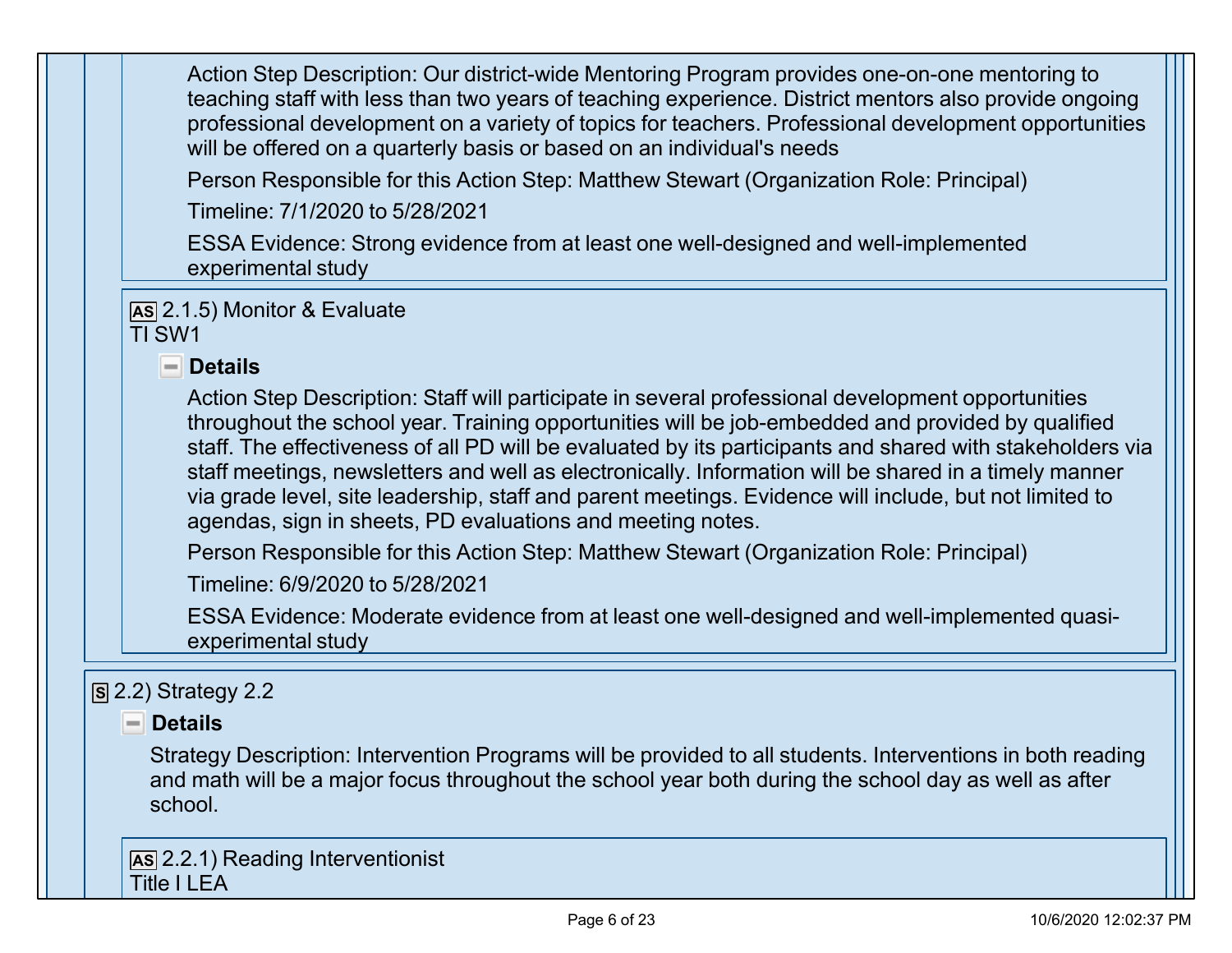#### TI SW1

#### **Details**

Action Step Description: The site Reading Interventionist will continually provide small group instruction, primarily in the area of reading. Teachers will utilize our RTI (Response to Intervention) program to identify and offer interventions to students that struggle academically or socially. Sunridge staff will work within the CST model to provide interventions to identify struggling students. Students will receive tier III interventions to determine academic levels to provide individualized instruction in the general education classroom. Salary and benefits will be paid out of Title 1.

Person Responsible for this Action Step: Matthew Stewart (Organization Role: Principal)

Timeline: 7/1/2020 to 5/28/2021

ESSA Evidence: Strong evidence from at least one well-designed and well-implemented experimental study

**AS** 2.2.2) AARP Volunteers TI SW1

# **Details**

Action Step Description: Sunridge will partner with AARP to develop a volunteer reading program for our students. Targeted students in 2nd and 3rd grade will read with volunteers for 30 minutes at least twice per week.

Person Responsible for this Action Step: Matthew Stewart (Organization Role: Principal)

Timeline: 7/1/2020 to 5/28/2021

ESSA Evidence: Moderate evidence from at least one well-designed and well-implemented quasiexperimental study

**AS** 2.2.3) Monitor & Evaluate TI SW1

# **Details**

Action Step Description: Reading program data will be collected on a regular basis. Data will be analyzed to determine the effectiveness of programming and shared with all stakeholders in a timely manner. The effectiveness of intervention programs will be evaluated by its participants and shared with stakeholders via staff meetings, newsletters and well as electronically. Information will be shared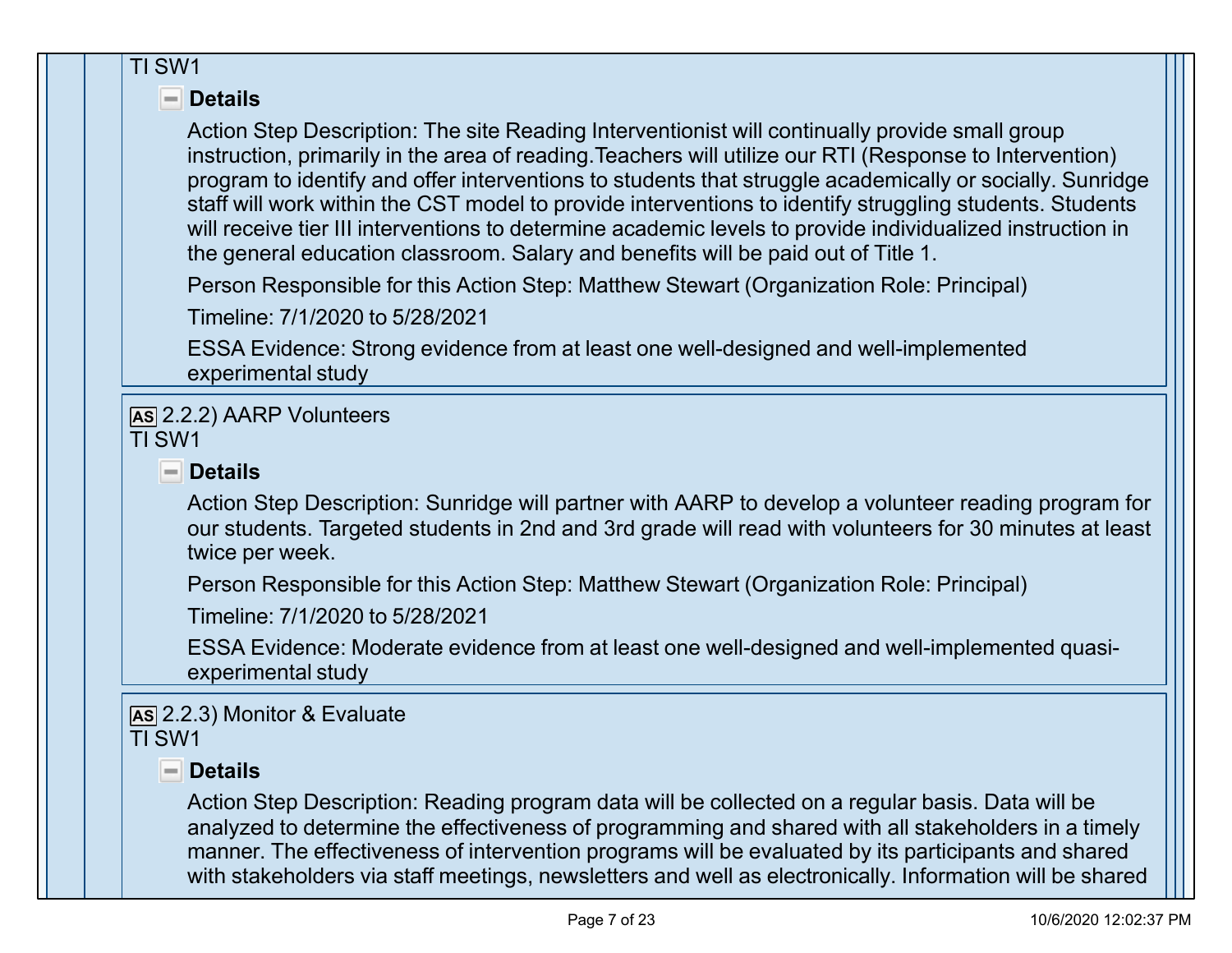in a timely manner via grade level, site leadership, staff and parent meetings. Evidence will include, but not limited to agendas, sign in sheets, evaluations and meeting notes.

Person Responsible for this Action Step: Matthew Stewart (Organization Role: Principal)

Timeline: 6/9/2020 to 5/28/2021

ESSA Evidence: Moderate evidence from at least one well-designed and well-implemented quasiexperimental study

**AS** 2.2.4) Classified Reading Interventionist Title I LEA

# TI SW1

# **Details**

Action Step Description: A classified reading interventionist will be hired (.25FTE of salary,benefits and medical) will be paid from Title 1) to provide small group instruction in reading to students who need additional support.

Person Responsible for this Action Step: Principals (Organization Role: Principals)

Timeline: 8/3/2020 to 6/30/2021

ESSA Evidence: Strong evidence from at least one well-designed and well-implemented experimental study

**AS** 2.2.5) Supplemental Half Day Kindergarten Enrichment

#### Title I I FA TI SW1

## **P**Details

Action Step Description: FESD will hire 3 applicably certified teachers to provide daily half day afternoon kindergarten enrichment. Salary and benefits to be paid out of Title 1.

Person Responsible for this Action Step: Principals (Organization Role: Principals)

Timeline: 6/19/2020 to 5/27/2021

ESSA Evidence: Demonstrates a Rationale - A well-specified logic model that is informed by research or an evaluation that suggests how the intervention is likely to improve relevant outcomes and an effort to study the effects of the intervention, ideally producing promising evidence or higher, that will happen as part of the intervention or is underway elsewhere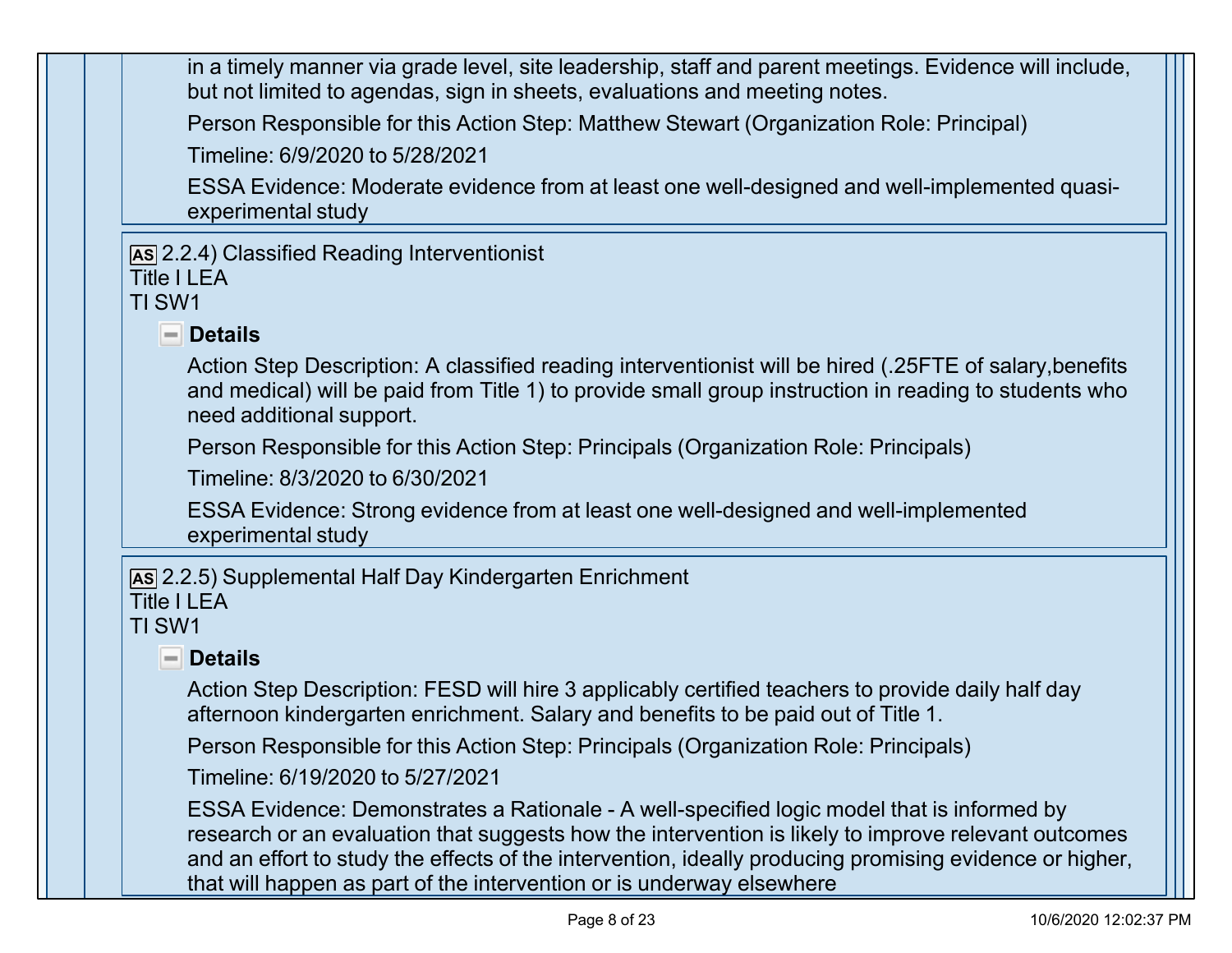**P** 3) Principle 3 - Effective Organization of Time

# **Details**

Primary Need: 3.1 Our school year/calendar is organized to maximize instruction.

Root Cause: Our school was not able to offer intersession programs for both intervention and enrichment this school year.

Needs Statement: Students that would benefit from intense intervention during intersession and or after school enrichment will be invited to participate to increase their overall academic performance.Site administration will work with grant and site funding to develop a variety of intervention and enrichment programs throughout the school year. Planning extracurricular interventions during intersessions as well as providing opportunities before or after school hours

Desired Outcomes: Student achievement and growth will increase as students participate in a variety of intervention and enrichment programs.

SMART Goal: Intersession participation will increase from zero (0) students in 2019-2020 to sixty-five (65) students in 2020-2021.

# **S** 3.1) Strategy 3.1

**Details**

Strategy Description: The site leadership team has developed a master schedule that will maximize the instructional time focusing on increasing instructional time for math and reading. The master schedule has also incorporated common planning time as well as time on Thursdays for bi-weekly meetings

#### **AS** 3.1.1) Site Schedule TI SW1

# **Details**

Action Step Description: Teachers will have common planning time on a daily basis. This time will be used to prepare lessons and discuss student progress. Early release Thursdays will be used for professional development and planning time. Each Thursday from 1:30-3:00 will be used for teachers to plan for instruction. Sunridge staff will participate in district-wide and site based articulation meetings on a monthly basis to discuss teaching strategies and effective curriculum resources.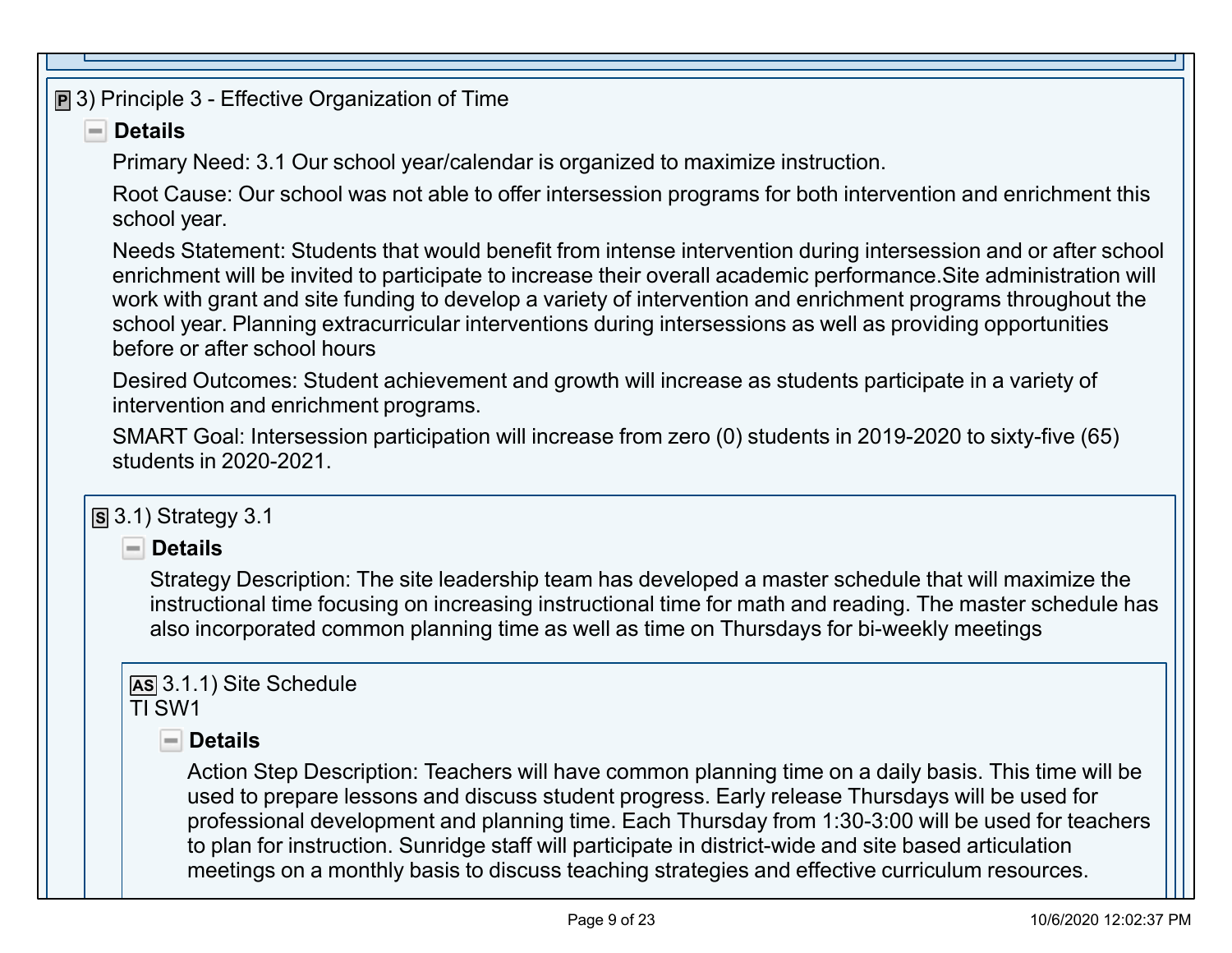Person Responsible for this Action Step: Matthew Stewart (Organization Role: Principal) Timeline: 7/1/2020 to 5/28/2021

ESSA Evidence: Promising evidence from at least one well-designed and well-implemented correlational study

#### **AS** 3.1.2) Monitor & Evaluate TI SW1

# **Details**

Action Step Description: Administration will work closely with the leadership team to analyze the daily schedule to ensure that it provides optimal teaching/learning time. The effectiveness of the schedule will be reviewed during grade level, site leadership, staff and parent meetings and shared with stakeholders via staff meetings, newsletters and well as electronically. Evidence will include, but not limited to agendas, sign in sheets and meeting notes.

Person Responsible for this Action Step: Matthew Stewart (Organization Role: Principal)

Timeline: 6/9/2020 to 5/28/2021

ESSA Evidence: Moderate evidence from at least one well-designed and well-implemented quasiexperimental study

## **S** 3.2) Strategy 3.2

## **Details**

Strategy Description: Students in grades 2nd - 5th grades will have opportunities to participate in both academic and non-academic extracurricular activates during the summer, intersession, as well as after school. The focus of the programming is to extend the academic learning that occurs throughout the academic school year

**AS** 3.2.1) Extracurricular Activities TI SW1

# **Details**

Action Step Description: Students in grades 2-5 will have the opportunity to participate in after school enrichment. Students will be selected based on academic performance.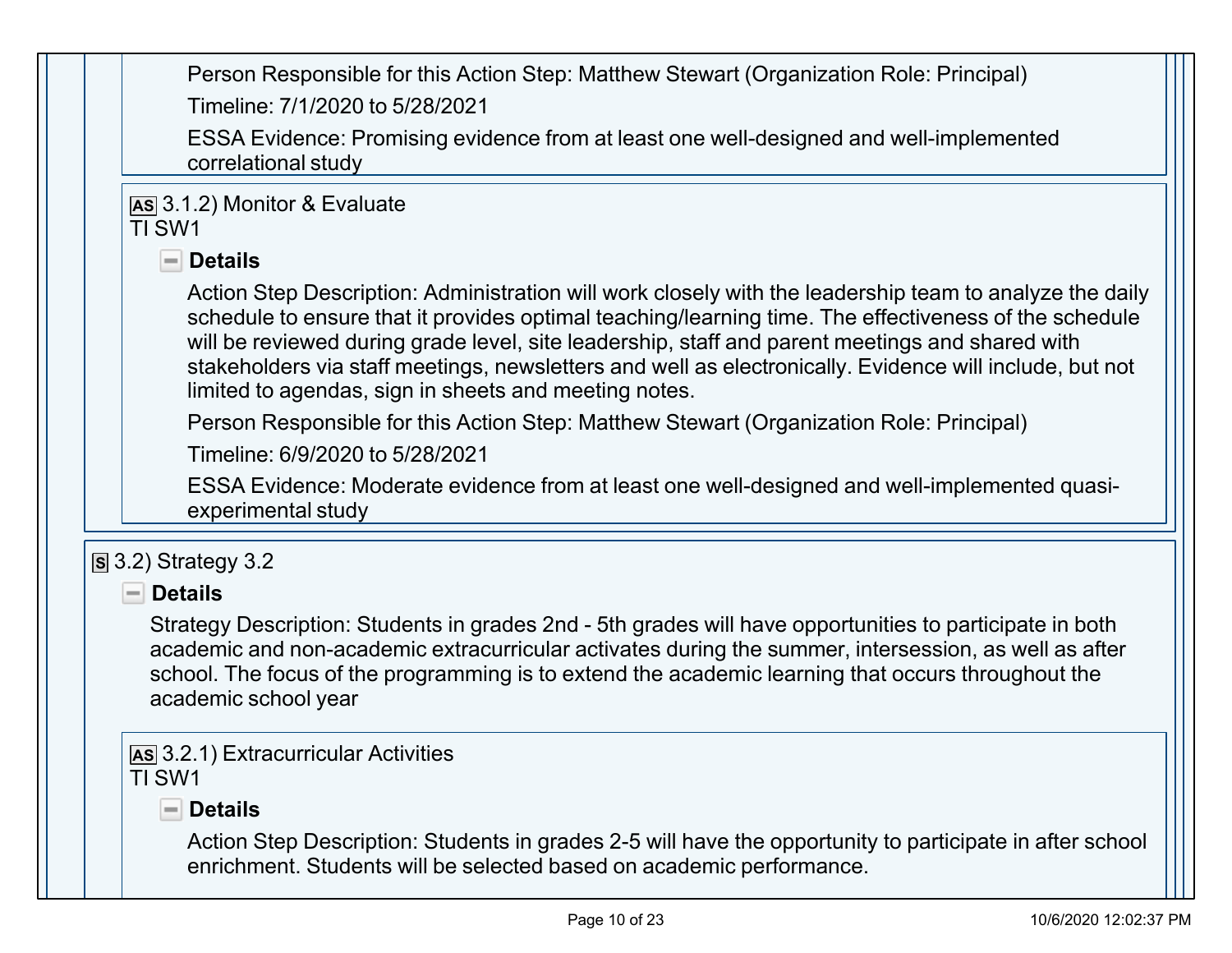Person Responsible for this Action Step: Matthew Stewart (Organization Role: Principal) Timeline: 7/1/2020 to 5/28/2021

ESSA Evidence: Strong evidence from at least one well-designed and well-implemented experimental study

**AS** 3.2.2) Summer School Summer School TI SW1

#### **Details**

Action Step Description: Students will be selected based on academic needs to participate in a summer program "Jump Start". Students will focus on reading and academics to give them a jump start on the next years grade level academic standards.

Person Responsible for this Action Step: Matthew Stewart (Organization Role: Principal)

Timeline: 7/1/2020 to 5/28/2021

ESSA Evidence: Moderate evidence from at least one well-designed and well-implemented quasiexperimental study

#### **AS** 3.2.3) ELD After School Tutoring

Title III I FP

ELL

#### TI SW1

#### **Details**

Action Step Description: ELD students in grades 2-5 will have the opportunity to participate in after school enrichment. Students will be selected based on academic performance.

Person Responsible for this Action Step: Matthew Stewart (Organization Role: Principal)

Timeline: 7/1/2020 to 5/28/2021

ESSA Evidence: Moderate evidence from at least one well-designed and well-implemented quasiexperimental study

**AS** 3.2.4) Intersession Enrichment **Intercession**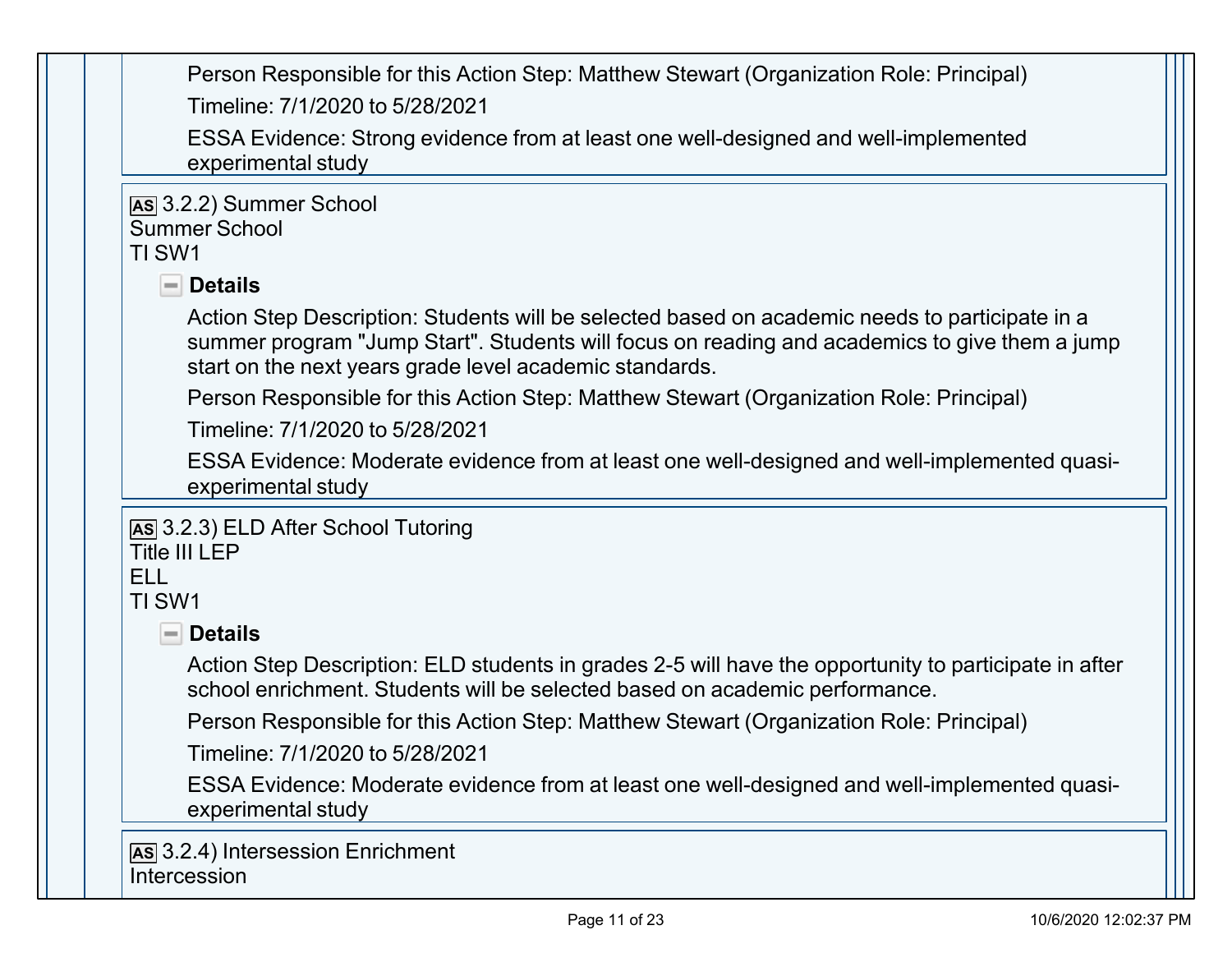|  | TI SW1                                                                                                                                                                                                                                                                                                                                                                                                                                                                                                                                                                                                                   |
|--|--------------------------------------------------------------------------------------------------------------------------------------------------------------------------------------------------------------------------------------------------------------------------------------------------------------------------------------------------------------------------------------------------------------------------------------------------------------------------------------------------------------------------------------------------------------------------------------------------------------------------|
|  | <b>Details</b><br>$\overline{\phantom{a}}$                                                                                                                                                                                                                                                                                                                                                                                                                                                                                                                                                                               |
|  | Action Step Description: Students in 3rd grade - 5th grade will be selected based on academic<br>standing to participate in an intersession test prep. Students will participate for four days from 8:00-<br>12:00 each day. Students will work in small groups to prepare for the upcoming state assessment.                                                                                                                                                                                                                                                                                                            |
|  | Person Responsible for this Action Step: Matthew Stewart (Organization Role: Principal)                                                                                                                                                                                                                                                                                                                                                                                                                                                                                                                                  |
|  | Timeline: 7/1/2020 to 5/28/2021                                                                                                                                                                                                                                                                                                                                                                                                                                                                                                                                                                                          |
|  | ESSA Evidence: Promising evidence from at least one well-designed and well-implemented<br>correlational study                                                                                                                                                                                                                                                                                                                                                                                                                                                                                                            |
|  | [AS 3.2.5] Monitor & Evaluate<br>TI SW1<br><b>Details</b><br>$=$ $\overline{ }$                                                                                                                                                                                                                                                                                                                                                                                                                                                                                                                                          |
|  | Action Step Description: Site administration will work closely with the leadership team to determine<br>the effectiveness of extracurricular activities. Changes and updated will be communicated with all<br>stakeholders to provide the most effective learning opportunities for students. The effectiveness of<br>the extracurricular activities will be reviewed during grade level, site leadership, staff and parent<br>meetings and shared with stakeholders via staff meetings, newsletters and well as electronically.<br>Evidence will include, but not limited to agendas, sign in sheets and meeting notes. |
|  | Person Responsible for this Action Step: Matthew Stewart (Organization Role: Principal)<br>Timeline: 6/9/2020 to 5/28/2021                                                                                                                                                                                                                                                                                                                                                                                                                                                                                               |
|  | ESSA Evidence: Strong evidence from at least one well-designed and well-implemented<br>experimental study                                                                                                                                                                                                                                                                                                                                                                                                                                                                                                                |
|  | $\boxed{\mathbf{P}}$ 4) Principle 4 - Effective Curriculum                                                                                                                                                                                                                                                                                                                                                                                                                                                                                                                                                               |

#### **P** Details

Primary Need: 4.6 Our school staff systematically monitors, reviews and evaluates the implementation and effectiveness of adopted curricula ensuring continuous improvement for all students.

Root Cause: Currently our school does not perform a gap analysis between curriculum and academic standards to use that formation to adjust instruction and assessment.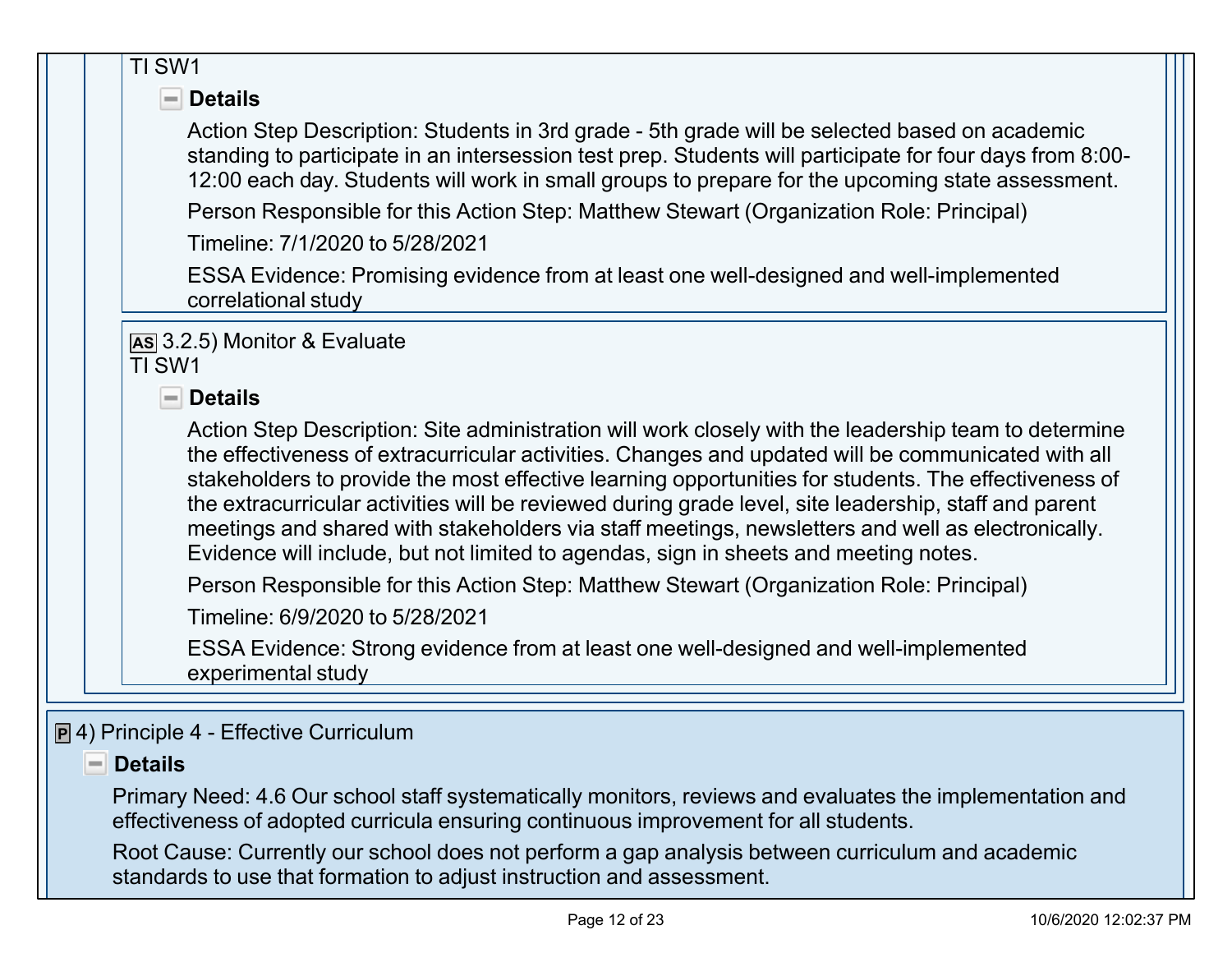Needs Statement: Grade level teams will review curriculum maps and perform a gap analysis to determine where supplemental resources will be needed. By the end of each quarter of the 2020-2021 school year, grade level teams will review curriculum maps to determine content gaps. Once gaps have been identified supplemental resources will be secured for teachers to use in their classrooms.

Desired Outcomes: Student performance will increase due to the continual alignment of the curriculum, standards, instruction, and assessment.

SMART Goal: Discussing curriculum mapping gaps in math and ELA will increase from four (4) instances during the 2019-2020 school year to eight (8) documented instances during the 2020-2021 school year.

**S** 4.1) Strategy 4.1

#### **Details**

Strategy Description: Teachers will implement the district adopted curriculum on a daily basis. Teachers will use the district provided curriculum maps to assist in planning and guiding their instruction. Teachers will also develop grade level pacing guides to assist in tracking progress and assessing the standards taught.

**AS** 4.1.1) Curriculum Resources TI SW1

## **Details**

Action Step Description: Teachers will implement, with fidelity, the district-wide adopted curriculum resources on a daily basis. Teachers across the district continually update and revise our district curriculum maps. Curriculum maps have been created for all content areas at each grade level. Each quarter sites and grade levels review the content on the curriculum maps to refine their instruction and plan instruction.

Person Responsible for this Action Step: Matthew Stewart (Organization Role: Principal)

Timeline: 7/1/2020 to 5/28/2021

ESSA Evidence: Moderate evidence from at least one well-designed and well-implemented quasiexperimental study

**AS** 4.1.2) Monitor & Evaluate TI SW1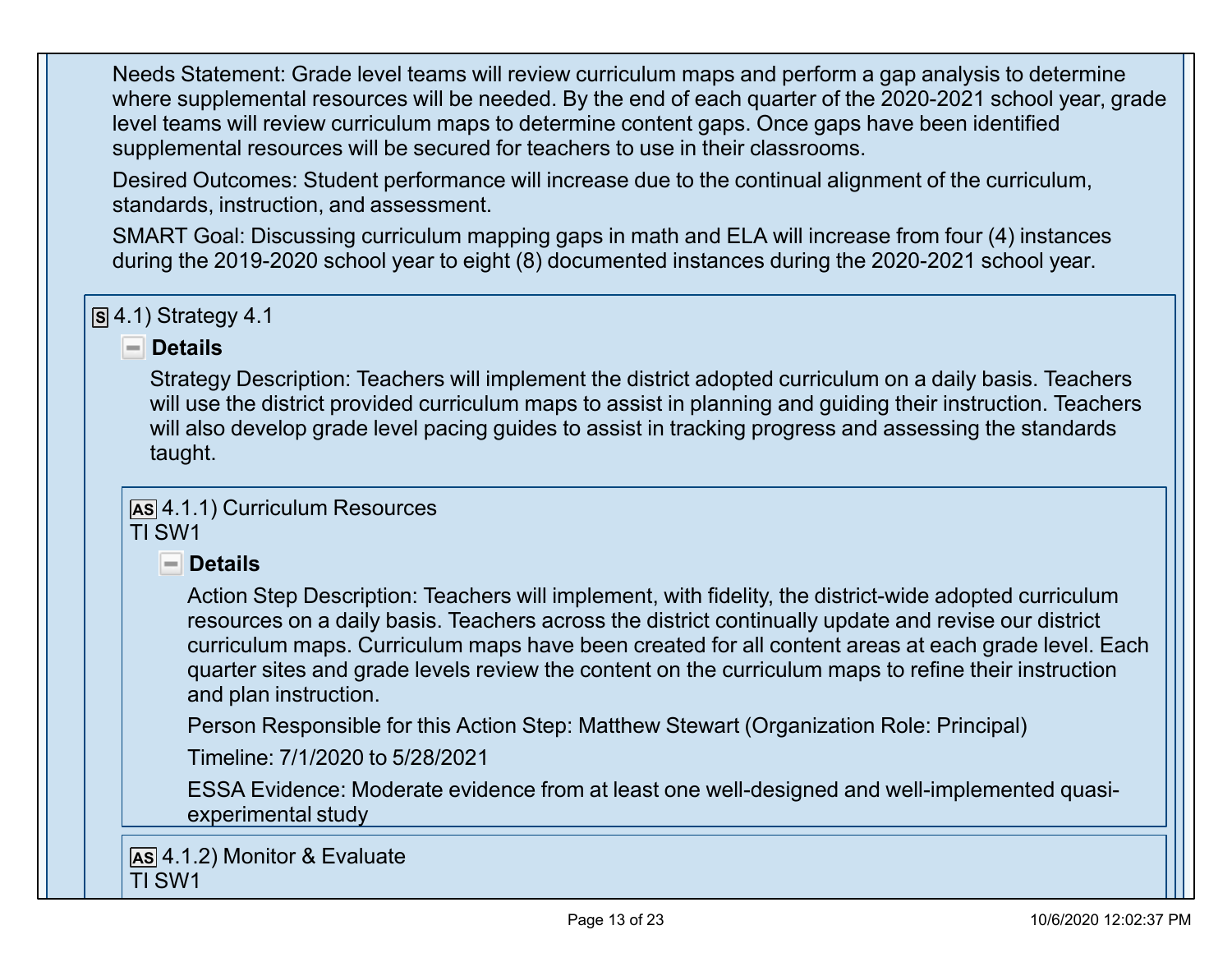#### **Details**

Action Step Description: Curriculum resources will be continuously evaluated by administration and the leadership team. The effectiveness of the curriculum and its components will be evaluated and shared with stakeholders via staff meetings, newsletters and well as electronically. Information will be shared in a timely manner via grade level, site leadership, staff and parent meetings. Evidence will include, but not limited to agendas, sign in sheets, evaluations and meeting notes. As refinements are needed all stakeholders will be involved in the review process following all procurement and district policy.

Person Responsible for this Action Step: Matthew Stewart (Organization Role: Principal)

Timeline: 6/9/2020 to 5/28/2021

ESSA Evidence: Moderate evidence from at least one well-designed and well-implemented quasiexperimental study

#### **S** 4.2) Strategy 4.2

#### **Details**

Strategy Description: Teachers will incorporate supplemental resources to support our district adopted curriculum. Supplemental resources will be used in Tier II and Tier III instructional settings on a daily basis.

#### **AS** 4.2.1) SIPPS Program TI SW1

# **Details**

Action Step Description: Teachers will utilize the SIPPS reading intervention program in grades K-5 in the general education classroom during Tier II instruction. Students will also receive Tier III instruction using the SIPPS program.

Person Responsible for this Action Step: Matthew Stewart (Organization Role: Principal)

Timeline: 7/1/2020 to 5/28/2021

ESSA Evidence: Strong evidence from at least one well-designed and well-implemented experimental study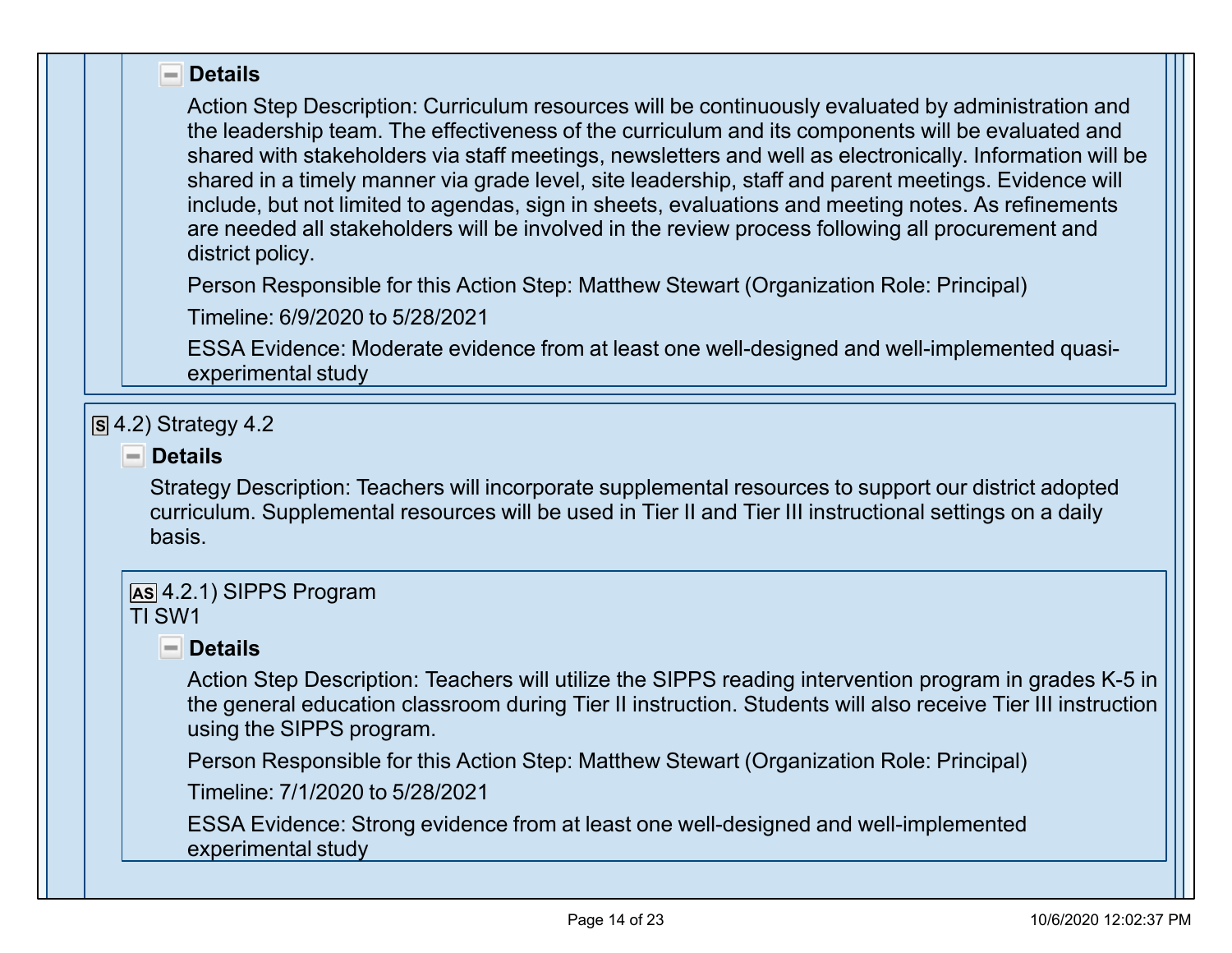#### **AS** 4.2.2) Supplemental Math Booklets TI SW1

# **Details**

Action Step Description: District personnel have created supplemental math booklets based on the district curriculum maps. Each student 1st grade - 5th grade will receive a new math booklet each quarter to be used to supplement our district math curriculum.

Person Responsible for this Action Step: Matthew Stewart (Organization Role: Principal)

Timeline: 7/1/2020 to 5/28/2021

ESSA Evidence: Promising evidence from at least one well-designed and well-implemented correlational study

**AS** 4.2.3) Academic Vocabulary TI SW1

**Details**

Action Step Description: Sunridge will consistently reinforce key vocabulary that will foster student academic success. Teachers will scaffold the implementation of the academic vocabulary according to the specific grade level. Teachers will be required to post all academic vocabulary on an "Academic Vocabulary" Word Wall.

Person Responsible for this Action Step: Matt (Organization Role: Stewart)

Timeline: 7/1/2020 to 5/28/2021

ESSA Evidence: Moderate evidence from at least one well-designed and well-implemented quasiexperimental study

# **AS** 4.2.4) Monitor & Evaluate

TI SW1

## **Details**

Action Step Description: Staff and administration will continually monitor the effectiveness of supplemental programs for effectiveness. The effectiveness of the supplemental programs and its components will be evaluated and shared with stakeholders via staff meetings, newsletters and well as electronically. Information will be shared in a timely manner via grade level, site leadership, staff and parent meetings. Evidence will include, but not limited to agendas, sign in sheets, evaluations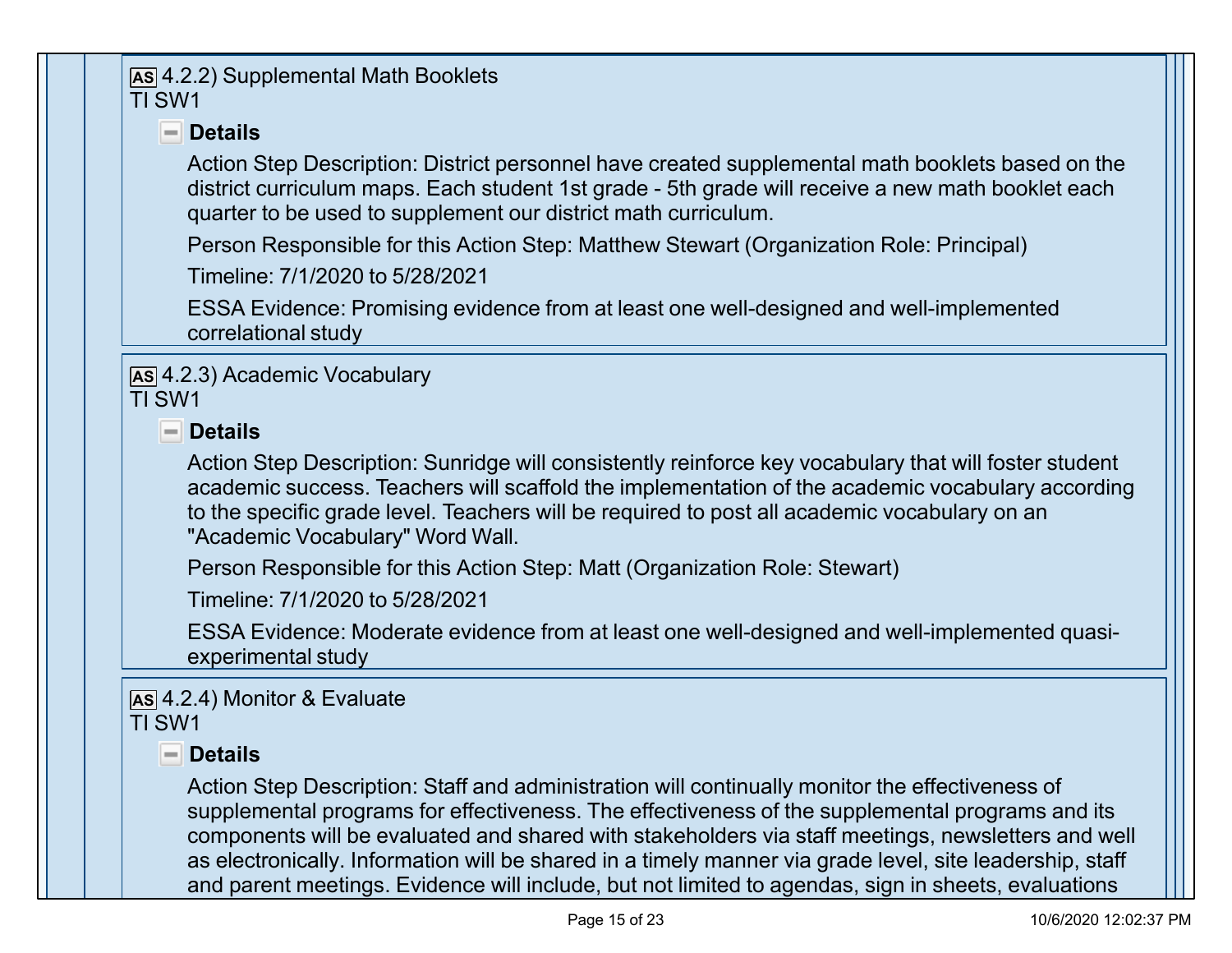| and meeting notes. As refinements are needed all stakeholders will be involved in the review process<br>following all procurement and district policy.                                                                                                                                    |  |
|-------------------------------------------------------------------------------------------------------------------------------------------------------------------------------------------------------------------------------------------------------------------------------------------|--|
| Person Responsible for this Action Step: Matthew Stewart (Organization Role: Principal)                                                                                                                                                                                                   |  |
| Timeline: 6/9/2020 to 5/28/2021                                                                                                                                                                                                                                                           |  |
| ESSA Evidence: Moderate evidence from at least one well-designed and well-implemented quasi-<br>experimental study                                                                                                                                                                        |  |
| As 4.2.5) Reading and Math Supplemental Supplies<br><b>Title I LEA</b><br>TI SW1                                                                                                                                                                                                          |  |
| <b>Details</b><br>$\equiv$                                                                                                                                                                                                                                                                |  |
| Action Step Description: Supplemental math and reading supplies (Coach Math and Scholastic<br>News) will be purchased for 1st - 5th grade students. These will provide an extra level of support to<br>students who need additional support/practice to better prepare for State testing. |  |
| Person Responsible for this Action Step: Principals (Organization Role: Principals)                                                                                                                                                                                                       |  |
| Timeline: 7/1/2020 to 6/30/2021                                                                                                                                                                                                                                                           |  |
| ESSA Evidence: Strong evidence from at least one well-designed and well-implemented<br>experimental study                                                                                                                                                                                 |  |
| <b>P</b> 5) Principle 5 - Conditions, Climate & Culture                                                                                                                                                                                                                                   |  |

#### **Details**

Primary Need: 5.5 Our school offers services to fully support the academic and social emotional needs of students.

Root Cause: Our schools do not currently have counselor(s) available to assist students and families with academic and social needs.

Needs Statement: Funding from the state has been approved to fund a site school counselor. A site counselor will be hired for the 2020-2021 school year.

Desired Outcomes: Students and families feel confident that their needs, both academic and social, will be met by the school.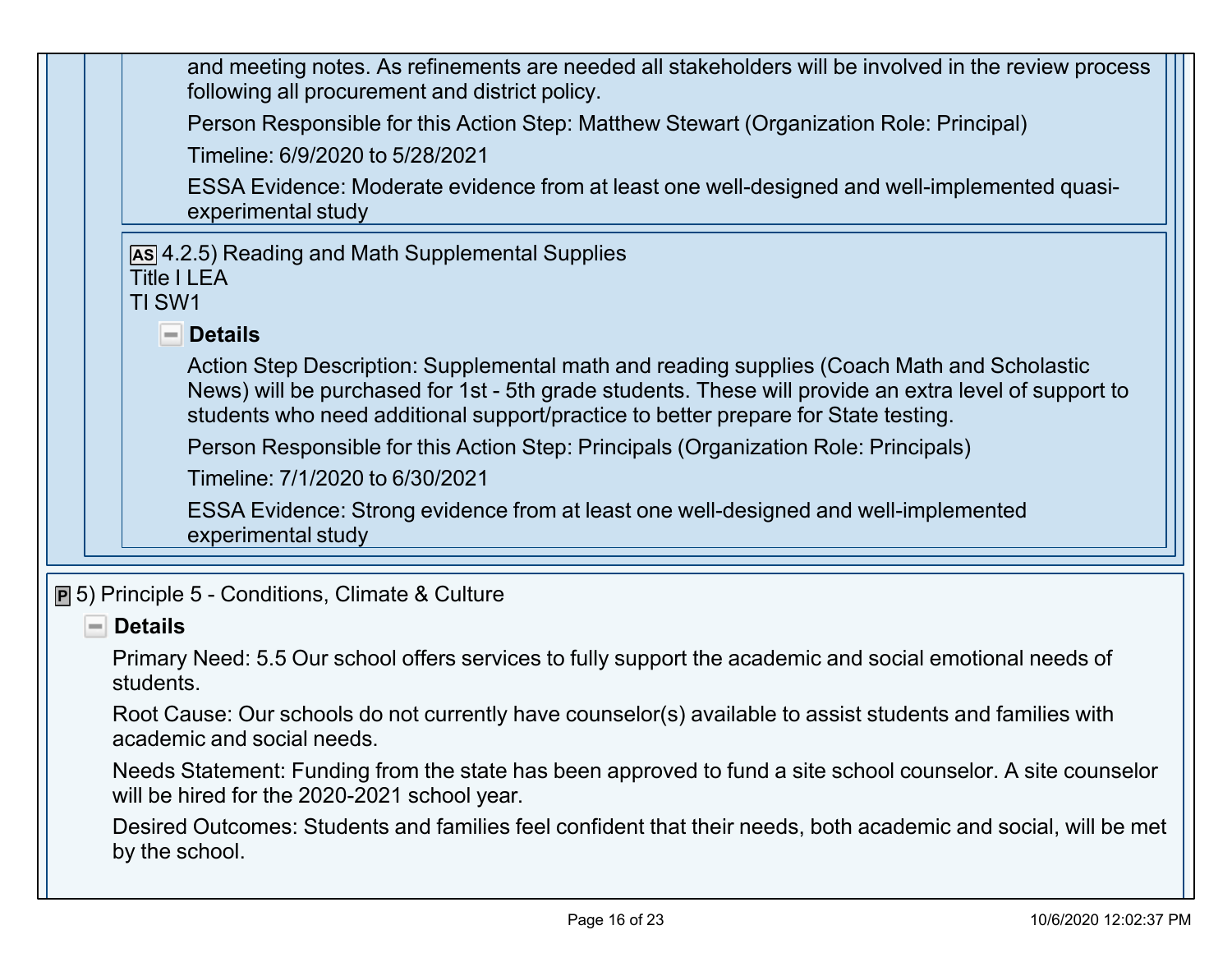SMART Goal: With the addition of a site counselor social emotional related disciplinary infractions will be reduced by 65% in 2020-2021.

**S** 5.1) Strategy 5.1

#### **Details**

Strategy Description: Site Committees All teachers at Sunridge participate on in different committees. One committee is the Climate Committee. The climate committee has a specific focus on the climate of the campus. This includes safety, student recognition, discipline and employee and student incentive programs.

**AS** 5.1.1) Student Recognition TI SW1

**Details**

Action Step Description: Students at Sunridge have several opportunities to be recognized throughout the school year. Student recognition will happen on a weekly, monthly and quarterly basis. Students will be routinely recognized in front of their peers. Each month we will have an assembly to promote positive interactions with students. Students will be recognized based on positive behaviors displayed throughout the month.

Person Responsible for this Action Step: Matthew Stewart (Organization Role: Principal)

Timeline: 7/1/2020 to 5/28/2021

ESSA Evidence: Moderate evidence from at least one well-designed and well-implemented quasiexperimental study

**AS** 5.1.2) Discipline Program TI SW1

# **Details**

Action Step Description: Administration alongside staff will maintain a school-wide discipline program that follows the restorative discipline philosophy. Students and teachers follow specific procedures to create a safe and nurturing learning environment.

Person Responsible for this Action Step: Matthew Stewart (Organization Role: Principal)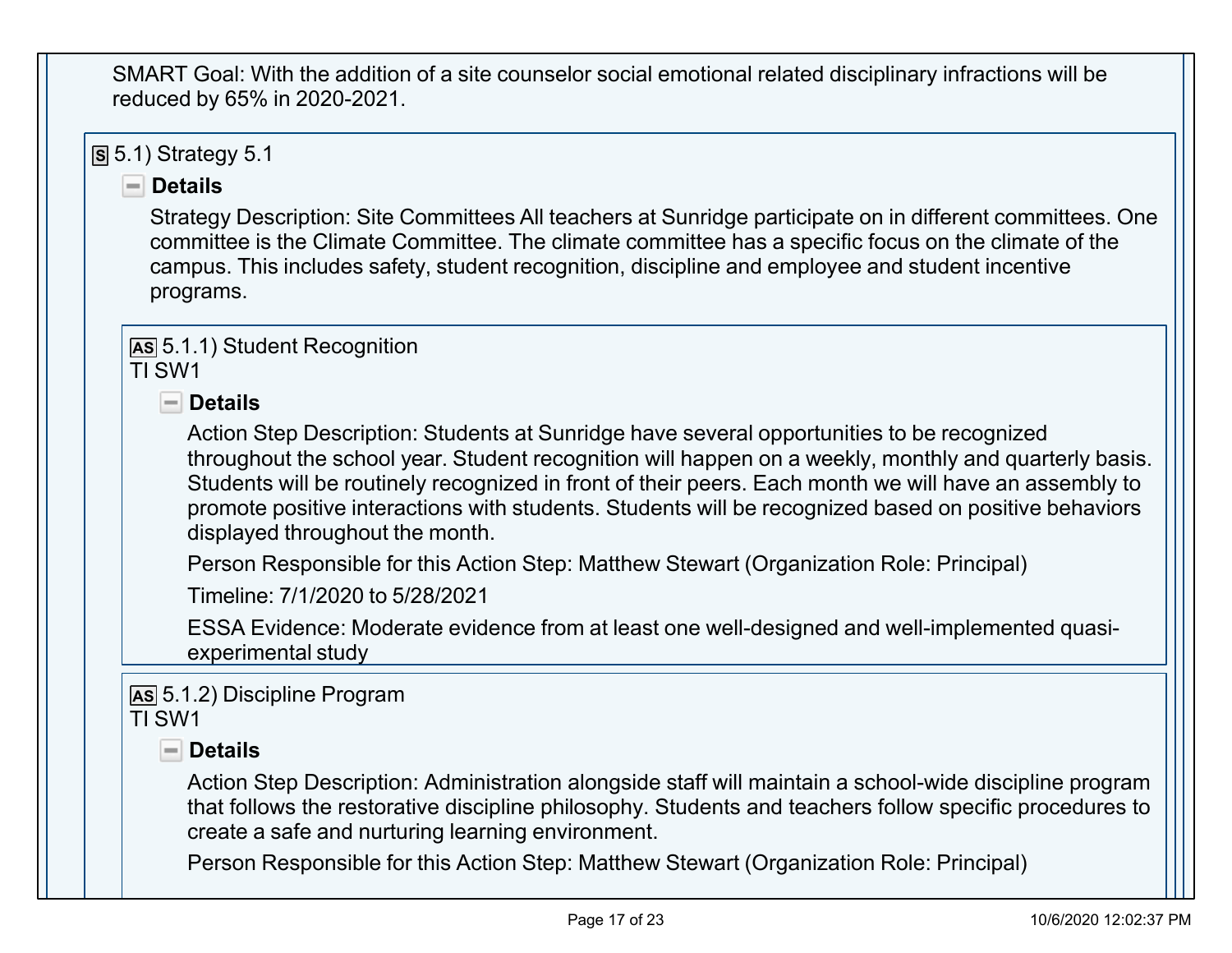Timeline: 7/1/2020 to 5/28/2021

ESSA Evidence: Moderate evidence from at least one well-designed and well-implemented quasiexperimental study

**AS** 5.1.3) Monitor & Evaluate TI SW1

#### **Details**

Action Step Description: Administration will provide opportunities for staff and students to be recognized by their peers. Systems will be in place to ensure that opportunities exist for all staff and students.The effectiveness of the recognition programs will be evaluated and shared with stakeholders via staff meetings, newsletters and well as electronically. Information will be shared in a timely manner via grade level, site leadership, staff and parent meetings. Evidence will include, but not limited to agendas, sign in sheets, evaluations and meeting notes.

Person Responsible for this Action Step: Matthew Stewart (Organization Role: Principal)

Timeline: 6/9/2020 to 5/28/2021

ESSA Evidence: Moderate evidence from at least one well-designed and well-implemented quasiexperimental study

**P** 6) Principle 6 - Family and Community Engagement

#### **Details**  $\overline{\phantom{a}}$

Primary Need: 6.1 Our school creates and maintains positive collaborative partnerships among families, communities and school to support student learning.

Root Cause: There is a system established to recruit volunteers, and we do provide some volunteer opportunities. However, we still need to work to match local businesses', community agencies' and families' when appropriate.

Needs Statement: We need to establish a more robust volunteering program. We also need to work to building more business relationships within the community. By August, 2020 site administration will develop and implement a volunteer program at the site level providing a menu of options for volunteering opportunities on a weekly and monthly basis. Site administration will develop and foster at least one business partnership before May, of 2021.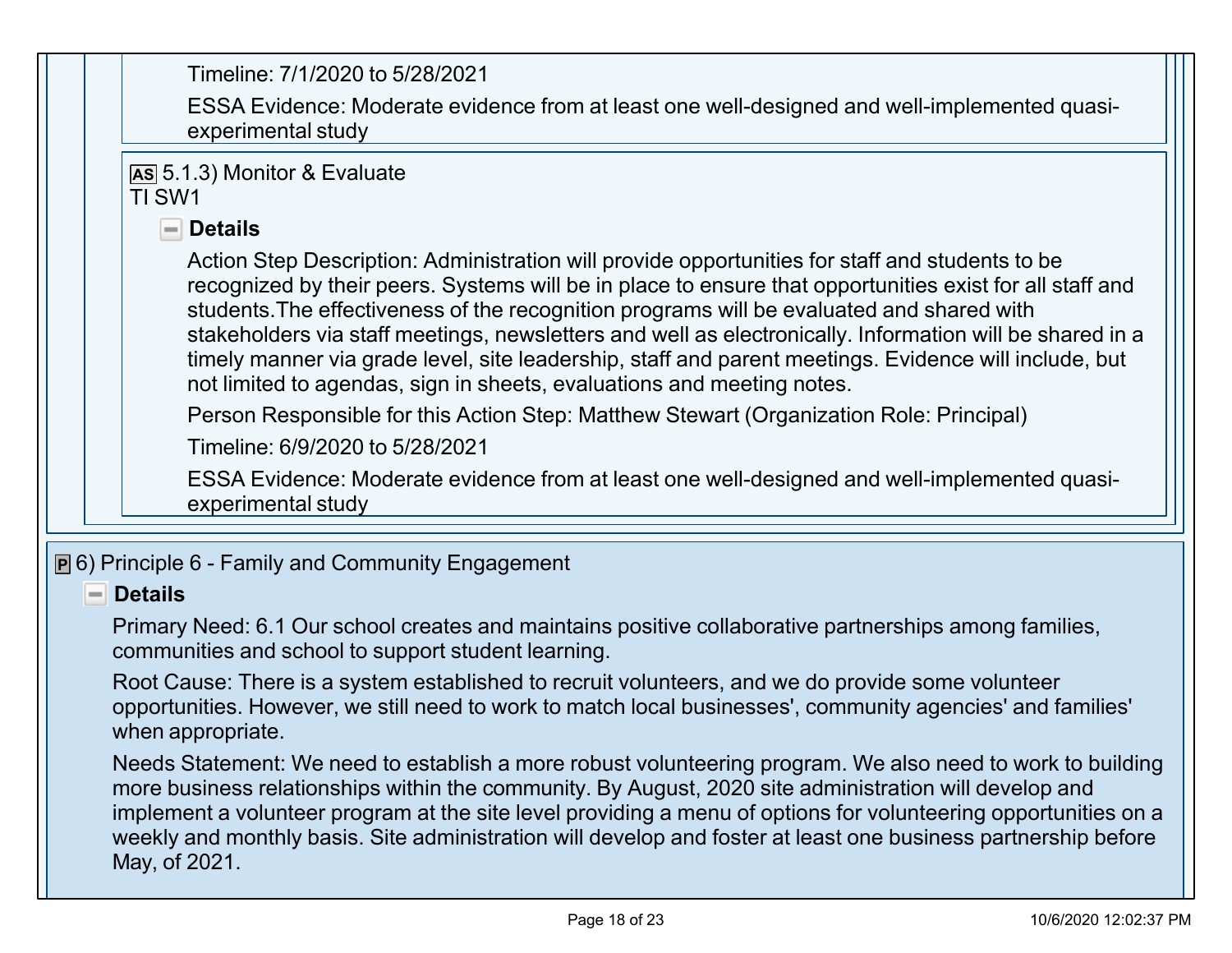Desired Outcomes: Student achievement increases when students are immersed in a strong partnership built among all school and community members.

SMART Goal: Documented volunteerism will increase from fifteen (15) instances each month in 2019-2020 to twenty (20) documented instances each month in 2020-2021.

#### **S** 6.1) Strategy 6.1

#### **P** Details

Strategy Description: We invite all stakeholders to participate in the Sunridge Community. We continually provide opportunities for stakeholders to actively engage by providing workshops, family events, adult classes and many more activities throughout the school year.

#### **AS** 6.1.1) Parent Workshops TI SW1

**Details**

Action Step Description: Parents will be invited to participate in parent workshops throughout the school year.

Person Responsible for this Action Step: Matthew Stewart (Organization Role: Principal)

Timeline: 7/1/2020 to 5/28/2021

ESSA Evidence: Promising evidence from at least one well-designed and well-implemented correlational study

```
AS 6.1.2) ELL Parent Workshop
```
Title III LEP

ELL

TI SW1

## **Details**

Action Step Description: Parents of ELL students will be invited to attend learning opportunities that will provide information regarding the 2 hour block. Opportunities for make-and-take projects that will mirror activates in the classroom.

Person Responsible for this Action Step: Matthew Stewart (Organization Role: Principal)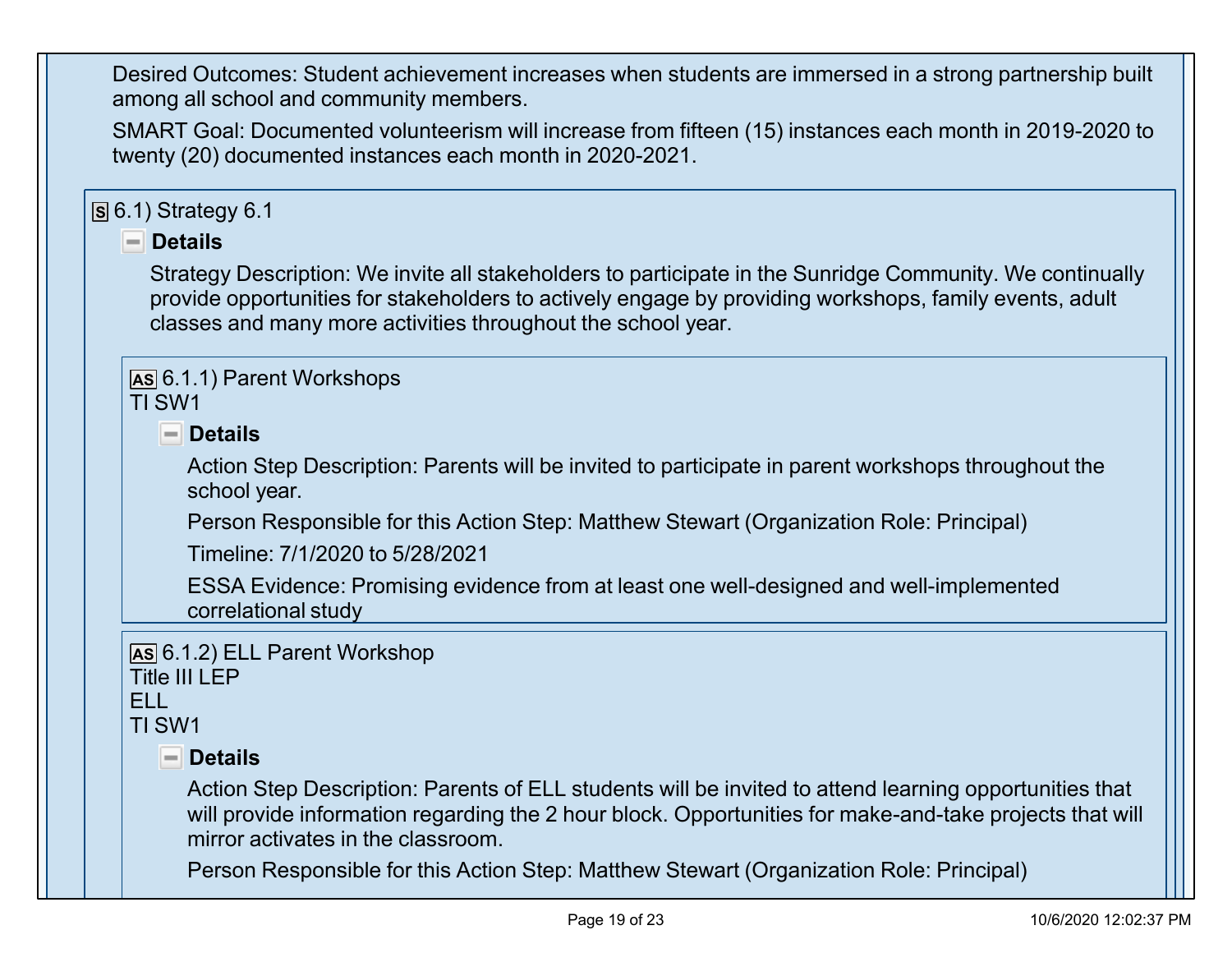Timeline: 7/1/2020 to 5/28/2021

ESSA Evidence: Promising evidence from at least one well-designed and well-implemented correlational study

**AS** 6.1.3) Transition Programs TI SW1

#### **Details**

Action Step Description: The school will provide preschoolers moving to kindergarten and 5th grade students to middle school the opportunity to visit the new campus, the classrooms, and meet the teachers. Meetings for parents will be provided to share important information and ease the transition.

Person Responsible for this Action Step: Matthew Stewart (Organization Role: Principal)

Timeline: 7/1/2020 to 5/28/2021

ESSA Evidence: Promising evidence from at least one well-designed and well-implemented correlational study

**AS** 6.1.4) Truancy Prevention TI SW1

**Details**

Action Step Description: FESD administrators will work alongside parents and students to minimize truancy issues within our school. Adhering to ARS 15-803 we will conduct informational meetings, provide attendance Letters, hold individual parent meetings and if needed hold truancy hearings and possibly issue of a citation.

Person Responsible for this Action Step: Matthew Stewart (Organization Role: Principal)

Timeline: 7/1/2020 to 5/28/2021

ESSA Evidence: Strong evidence from at least one well-designed and well-implemented experimental study

**AS** 6.1.5) Title I Meetings TI SW1

**Details**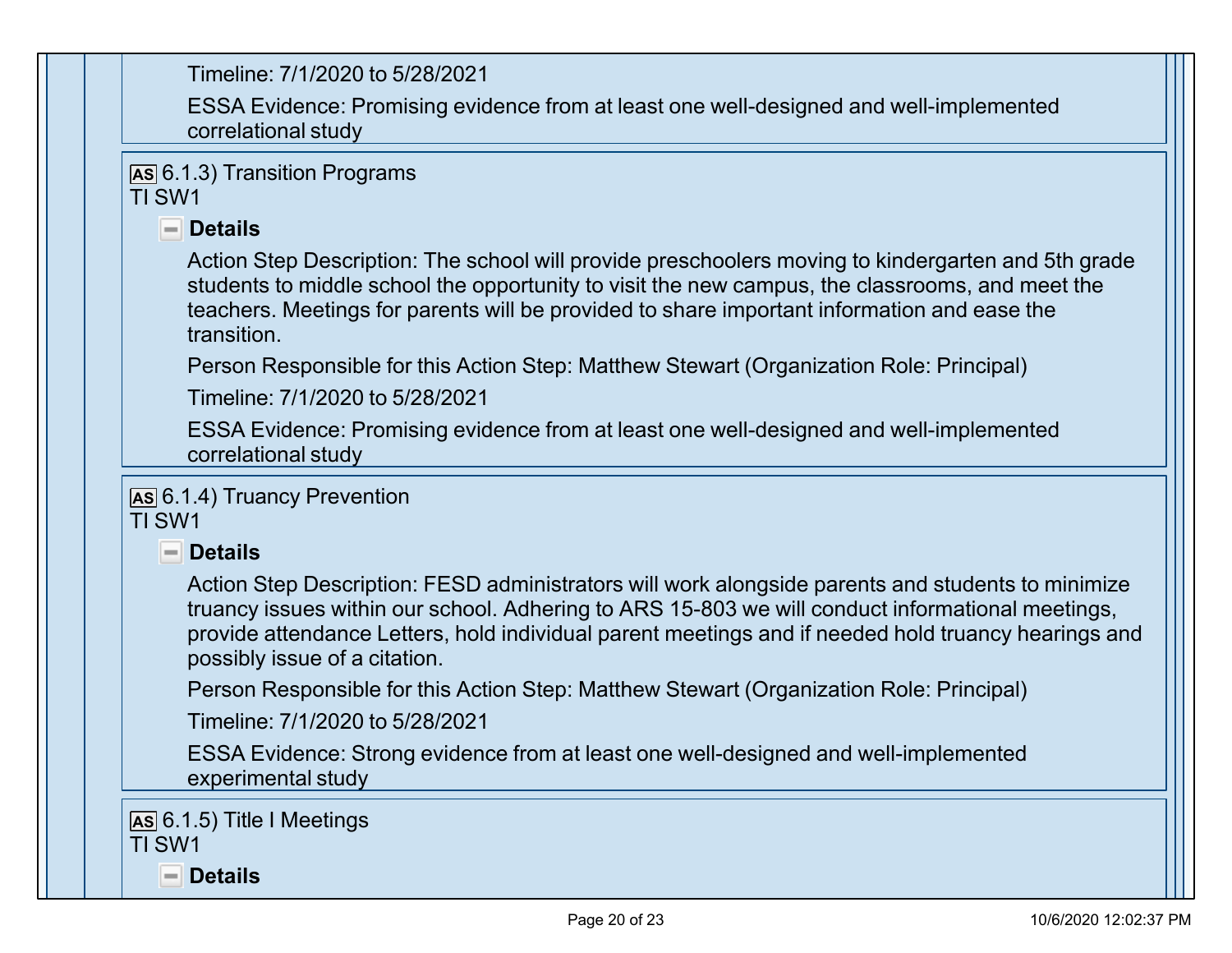Action Step Description: Administration will hold Title I meetings with parents and staff at a minimum of two times throughout the school year to discuss Title I, the school and district IAP. During parent meetings administrators and parents will discuss the allocation of title funds, parent/family policy, parent/school compact and provide a venue for parents to monitor, evaluate and make suggestions.

Person Responsible for this Action Step: Matthew Stewart (Organization Role: Principal)

Timeline: 7/1/2020 to 5/28/2021

ESSA Evidence: Moderate evidence from at least one well-designed and well-implemented quasiexperimental study

**AS** 6.1.6) PTO TI SW1

**Details**

Action Step Description: The Sidewinder PTO is a parent and teacher organization to provide opportunity for parents to further engage in their child's educational experience. The PTO meets on a monthly basis or as needed to discuss parent workshops, fundraising, family events, etc.

Person Responsible for this Action Step: Matthew Stewart (Organization Role: Principal)

Timeline: 7/1/2020 to 5/28/2021

ESSA Evidence: Moderate evidence from at least one well-designed and well-implemented quasiexperimental study

#### **AS** 6.1.7) Translators TI SW1

**Details**

Action Step Description: During critical meetings between parents and teachers translators will be provided if the teacher is not able to effectively communicate in the parents native language. Translators will be provided during parent teacher conferences. Conferences will last a total of ten (10) days. Five (5) days in October and another five (5) days in March.

Person Responsible for this Action Step: Matthew Stewart (Organization Role: Principal)

Timeline: 7/1/2020 to 5/28/2021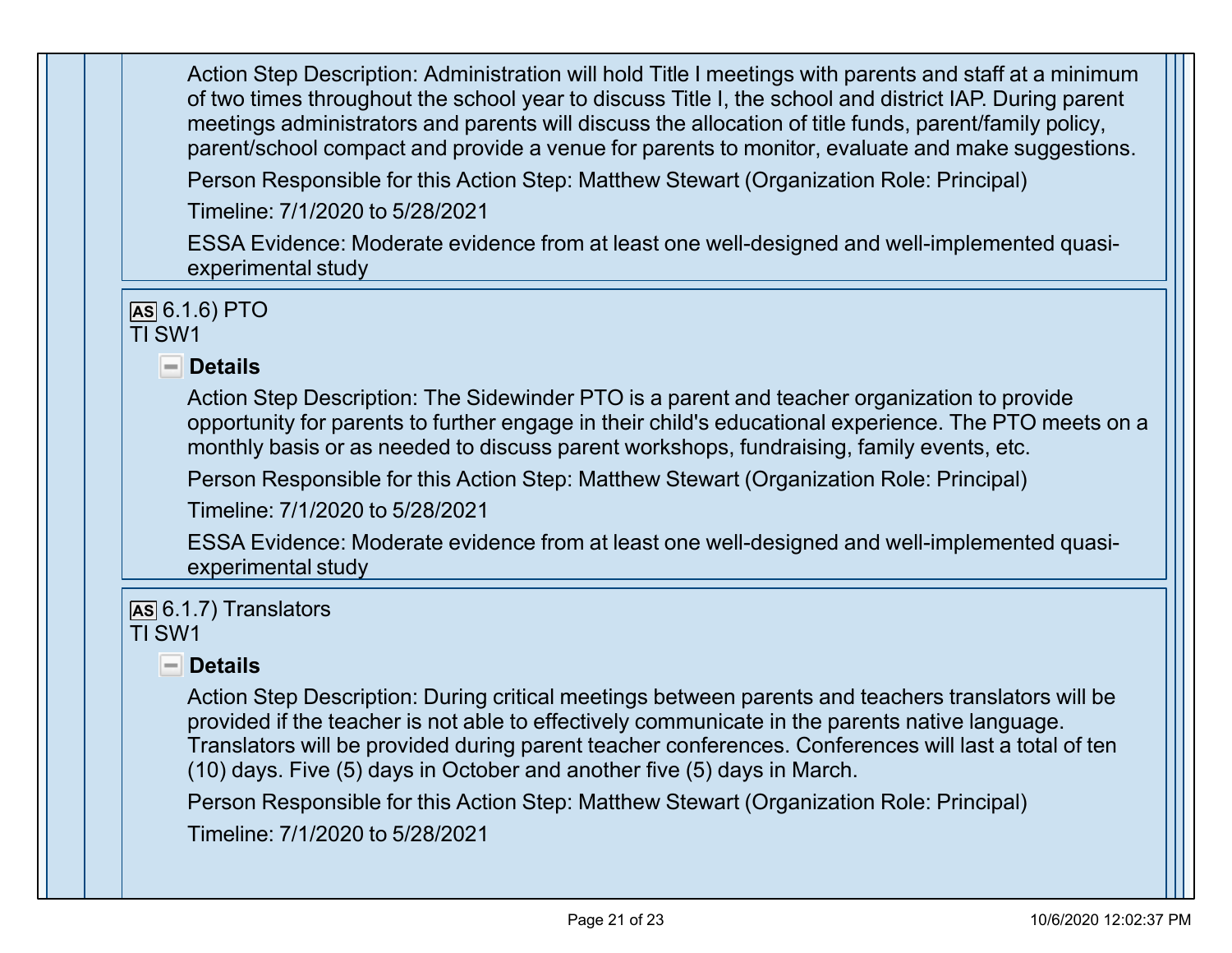ESSA Evidence: Promising evidence from at least one well-designed and well-implemented correlational study

**AS** 6.1.8) Communication With Parents TI SW1

# **Details**

Action Step Description: parents will receive ongoing communication from Sunridge administration. Communication will be in the form of Class Dojo messages, newsletters, agendas, email, robo calls, etc.

Person Responsible for this Action Step: Matthew Stewart (Organization Role: Principal)

Timeline: 7/1/2020 to 5/28/2021

ESSA Evidence: Moderate evidence from at least one well-designed and well-implemented quasiexperimental study

**AS** 6.1.9) Non-Applicably Teachers TI SW1

# **Details**

Action Step Description: Parents will be notified if teachers do not have and or are working towards proper certification. Formal letters will be sent to families that have a non-certificated teacher in their classroom.

Person Responsible for this Action Step: Matthew Stewart (Organization Role: Principal)

Timeline: 4/14/2020 to 5/27/2021

ESSA Evidence: Promising evidence from at least one well-designed and well-implemented correlational study

#### **AS** 6.1.10) Monitor & Evaluate TI SW1

## **Details**

Action Step Description: Administration will provide opportunistic that effectively support the home & school connection. The effectiveness of our family and community engagement opportunities will be evaluated and shared with stakeholders via staff meetings, newsletters and well as electronically.